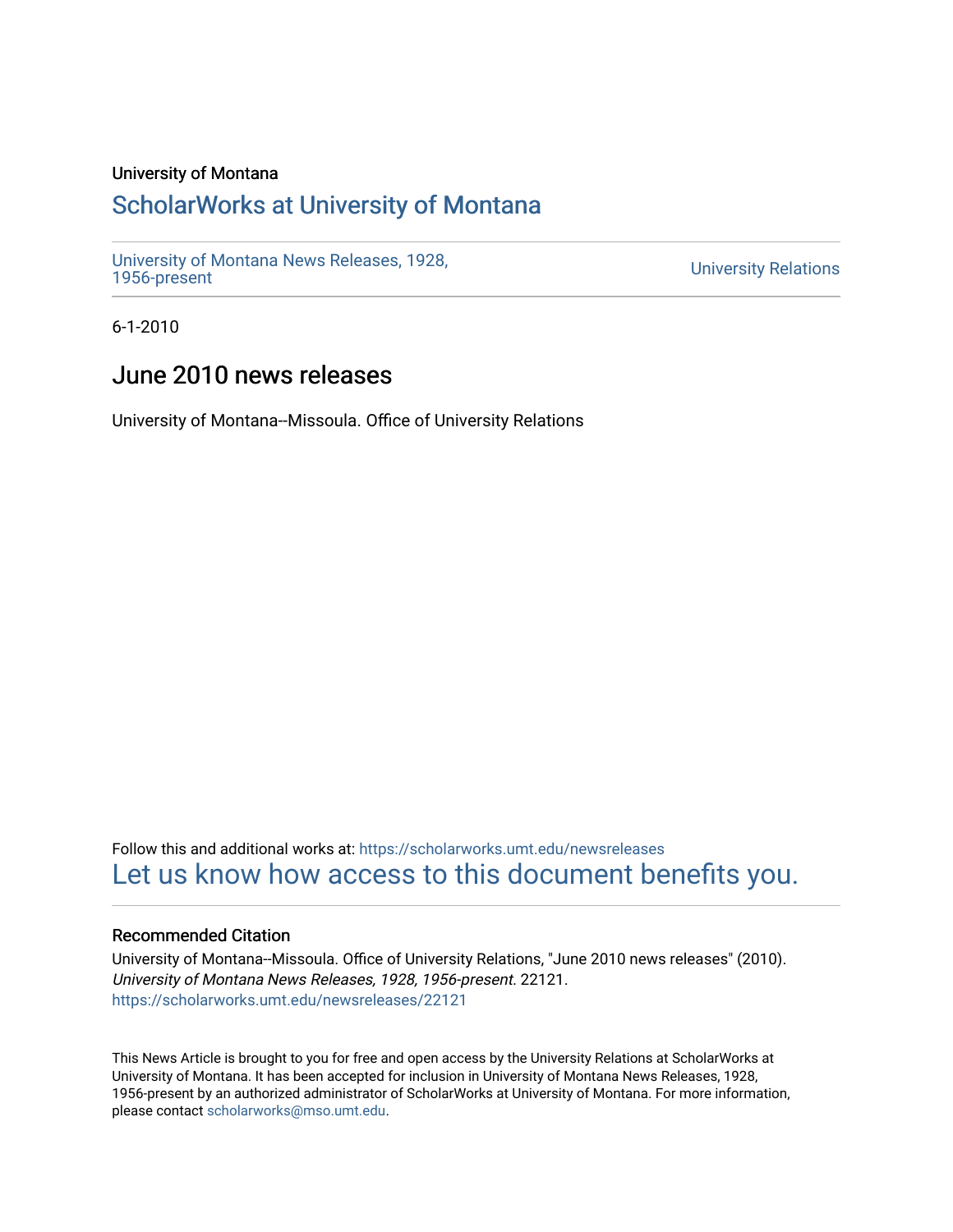

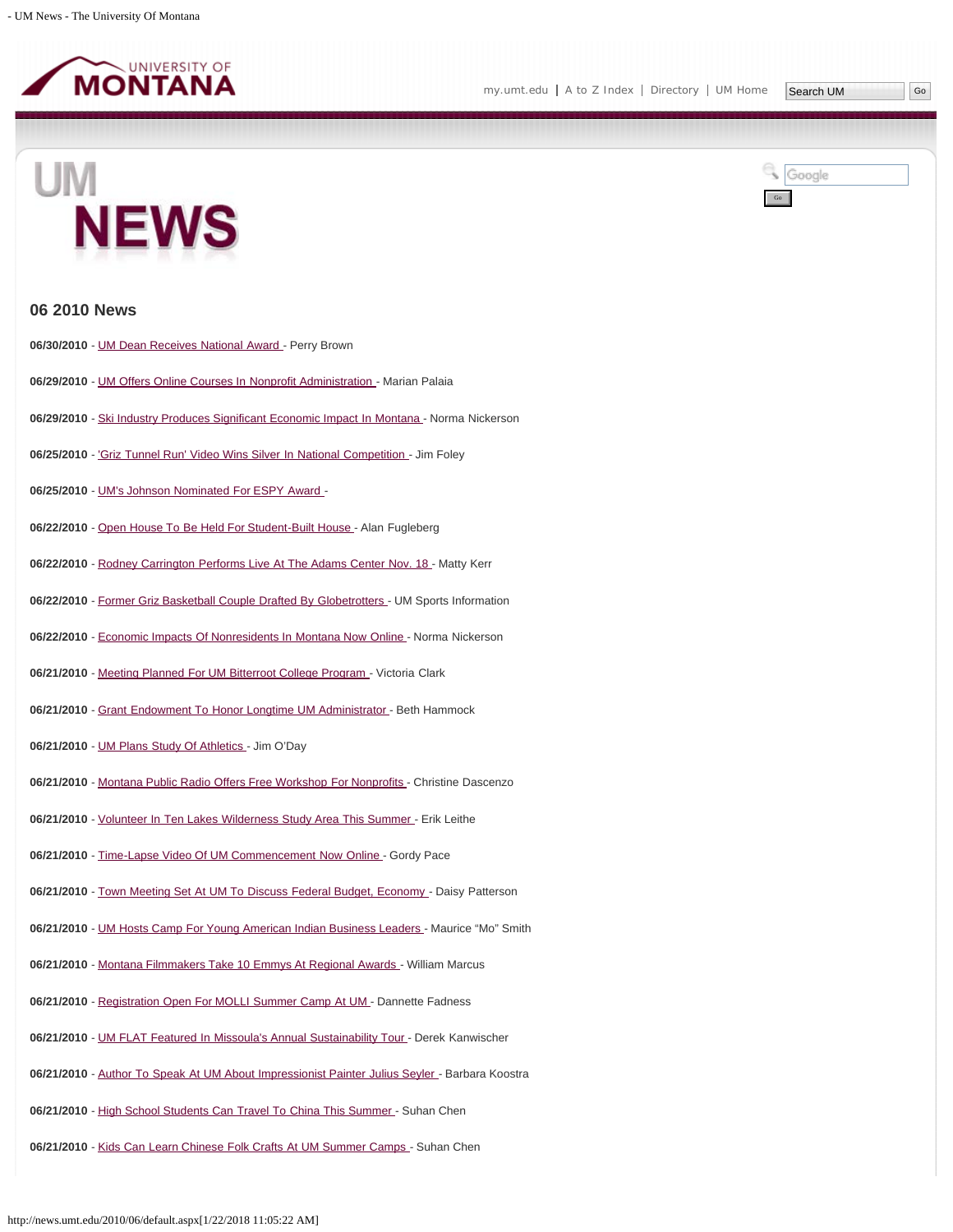|  |  | - UM News - The University Of Montana |
|--|--|---------------------------------------|

06/21/2010 - [UM President Interviews Set For September](#page-31-0) - Clayton Christian **06/21/2010** - [Summer Program For Girls Offered At UM](#page-32-0) - Tricia Parrish **06/21/2010** - [Paleo Exploration Project Chosen As NSF 2010 Highlight](#page-33-0) - Heather Almquist 06/21/2010 - [Symposium Explores Educational Impact Of Training In The Arts -](#page-35-0) Jessica Carter 06/21/2010 - [UM Research Center Approved By Board Of Regents -](#page-36-0) Leana Schelvan **06/21/2010** - [Student-Athletes At UM Maintain High Grade-Point Averages](#page-37-0) - Jean Gee **06/21/2010** - [Celtic Woman 'Songs From The Heart' Tour Hits UM Aug. 23](#page-38-0) - Lucas Conder **06/21/2010** - [UM To Webcast World Innovation Forum June 8-9](#page-39-0) - Gordy Pace 06/21/2010 - [Expert To Talk About Peer Support In Mental Health Services -](#page-40-0) Bob Liston 06/21/2010 - [2010 UM Graduate Receives Prestigious National Award -](#page-41-0) Jerry O'Malley **06/21/2010** - [UM Announces 2010 Presidential Leadership Scholars -](#page-42-0) James McKusick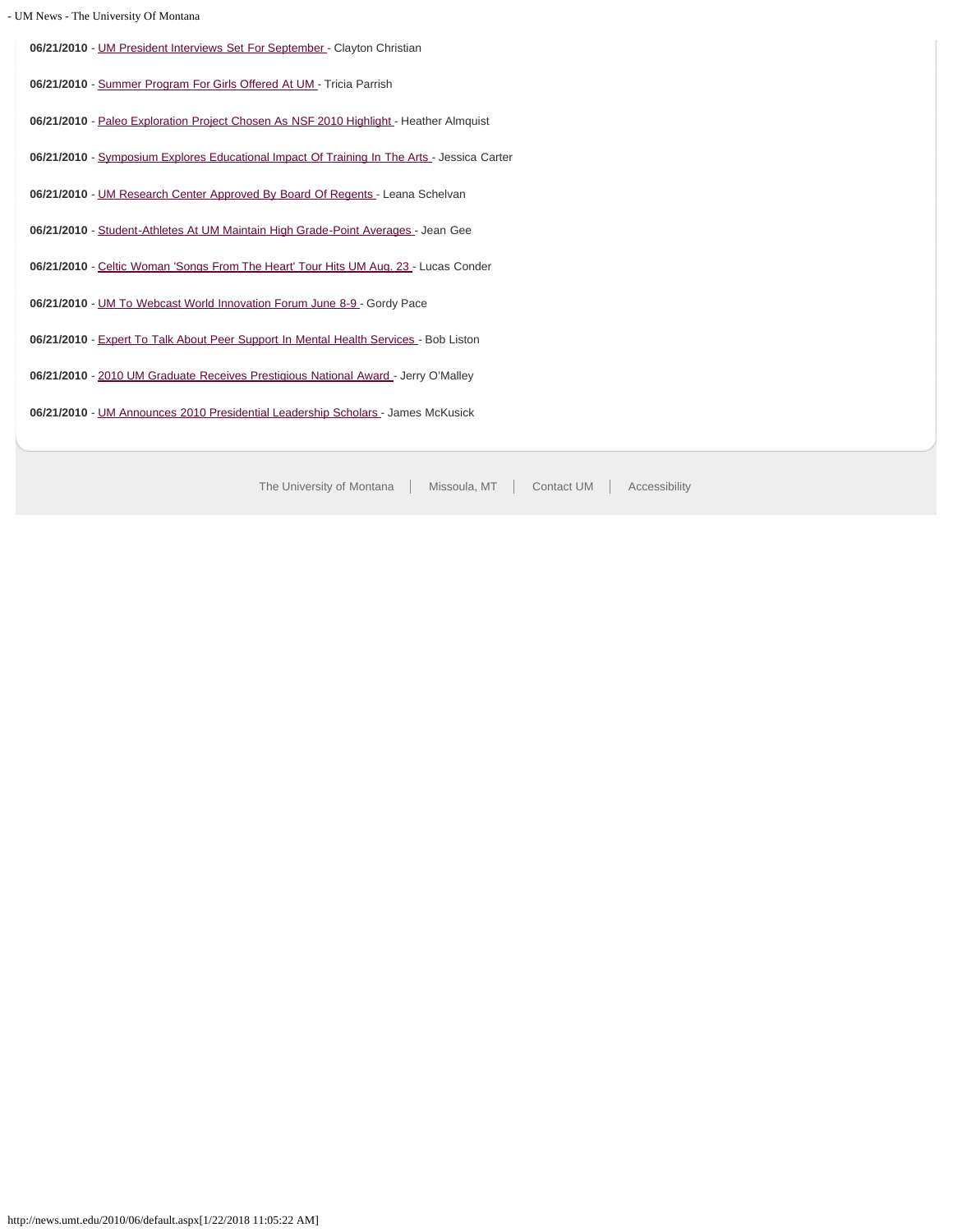<span id="page-3-0"></span>



June 30, 2010

#### **MISSOULA –**

Perry Brown, dean of The University of Montana College of Forestry and Conservation, has received a Cooperative Ecosystem Studies Units Network National Award for his role in pioneering and sustaining the innovative partnership program for conservation science and education.

The award honors Brown, who also serves as UM's interim associate provost for graduate education, for his substantial work to support the network, which promotes collaborative efforts to support science-based natural and cultural resource management.

"Perry's vision of how the CESU concept could be turned to such great advantage for both federal and university partners and his willingness to commit his time and energy and team of talented partners to the task has always been extraordinary," said Gary Machlis, science advisor to the director of the National Park Service and founding national leader for the CESU Network.

UM is one of the four original host institutions in the nation for the network, which includes 17 units representing biogeographic regions across the U.S. and its territories. The units serve a broad role as providers of research, technical assistance and education to federal land management, environmental and research agencies and their potential partners. Each unit consists of a partnership between a host university, multiple federal agencies and numerous additional academic and other partners.

"This award is really a reflection of the tremendous effort our team at UM has made in ensuring that the CESU idea has been successful in implementation," Brown said.

The CESU Network brings together scientists, resource managers and other conservation professionals from across the biological, physical, social and cultural sciences to conduct coordinated collaborative applied projects that address natural and cultural heritage resource issues in an ecosystem context.

"The Rocky Mountains CESU, which we host, has been a leader since the inception of the CESU idea," Brown said. "We have helped to lead the national network with ideas and administrative experiments, and through the years we have become very successful ourselves, executing a large number of projects that have had an influence on conservation programs both nationally and in specific locations."

The CESU Network National Awards were established in 2003 to recognize exceptional contributions to furthering the mission and goals of the network. This year's awards were presented at the network's national meeting, held June 22-24 in Washington, D.C.

###

BD

Local, state

063010cesu

**Contact:** Perry Brown, dean, UM College of Forestry and Conservation, 406-243-5522, [perry.brown@umontana.edu](mailto:perry.brown@umontana.edu).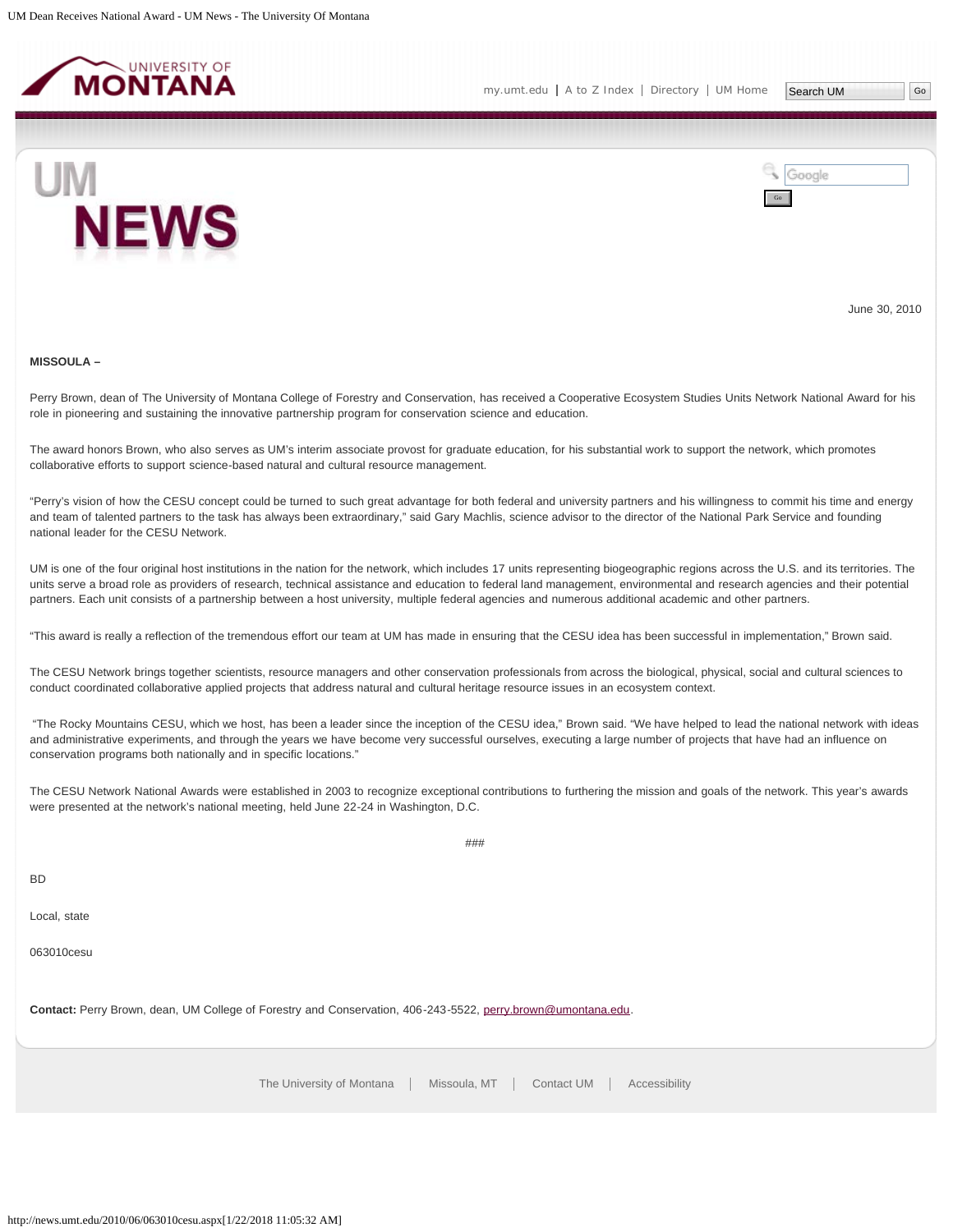<span id="page-4-0"></span>



June 29, 2010

#### **MISSOULA –**

Extended Learning Services and the Office for Civic Engagement at The University of Montana have partnered with the Montana Nonprofit Association to offer the Online Professional Certificate Program in Nonprofit Administration.

The program's courses, which begin this year on Monday, Aug. 16, are offered entirely online and are designed for students seeking professional development in a promising field, as well as for busy professionals working in the nonprofit sector. Practicing administrators and others interested in building skills relating to nonprofit administration are encouraged to register.

Students may elect to pursue a certificate requiring 12 course credits plus a four-credit internship, or they may take individual courses for graded credit or for no credit. Certificate seekers must take all courses for graded credit. No formal UM application process is necessary to register for the courses, which run six weeks and 10 weeks with a per-course cost starting at \$100.

The courses largely concern 501(c)(3) nonprofit organizations, but in many cases knowledge gained can be adapted for use in other types of nonprofits or government agencies. The program covers subjects such as strategic planning, grant writing, board and volunteer management, fundraising, ethics and legal issues. Courses involve, on average, about five hours of work each week for online readings and discussions, outside research and assignments.

To register or for more information, go online to<http://www.umt.edu/xls/pds/programs/nonprofit/default.aspx>, call Marian Palaia at 406-243-6324 or e-mail [marian.palaia@mso.umt.edu](mailto:marian.palaia@mso.umt.edu).

###

BD

Local, state

062910npft

**Contact:** Marian Palaia, program coordinator, UM Office for Civic Engagement, 406-243-6324, [marian.palaia@mso.umt.edu.](mailto:marian.palaia@mso.umt.edu)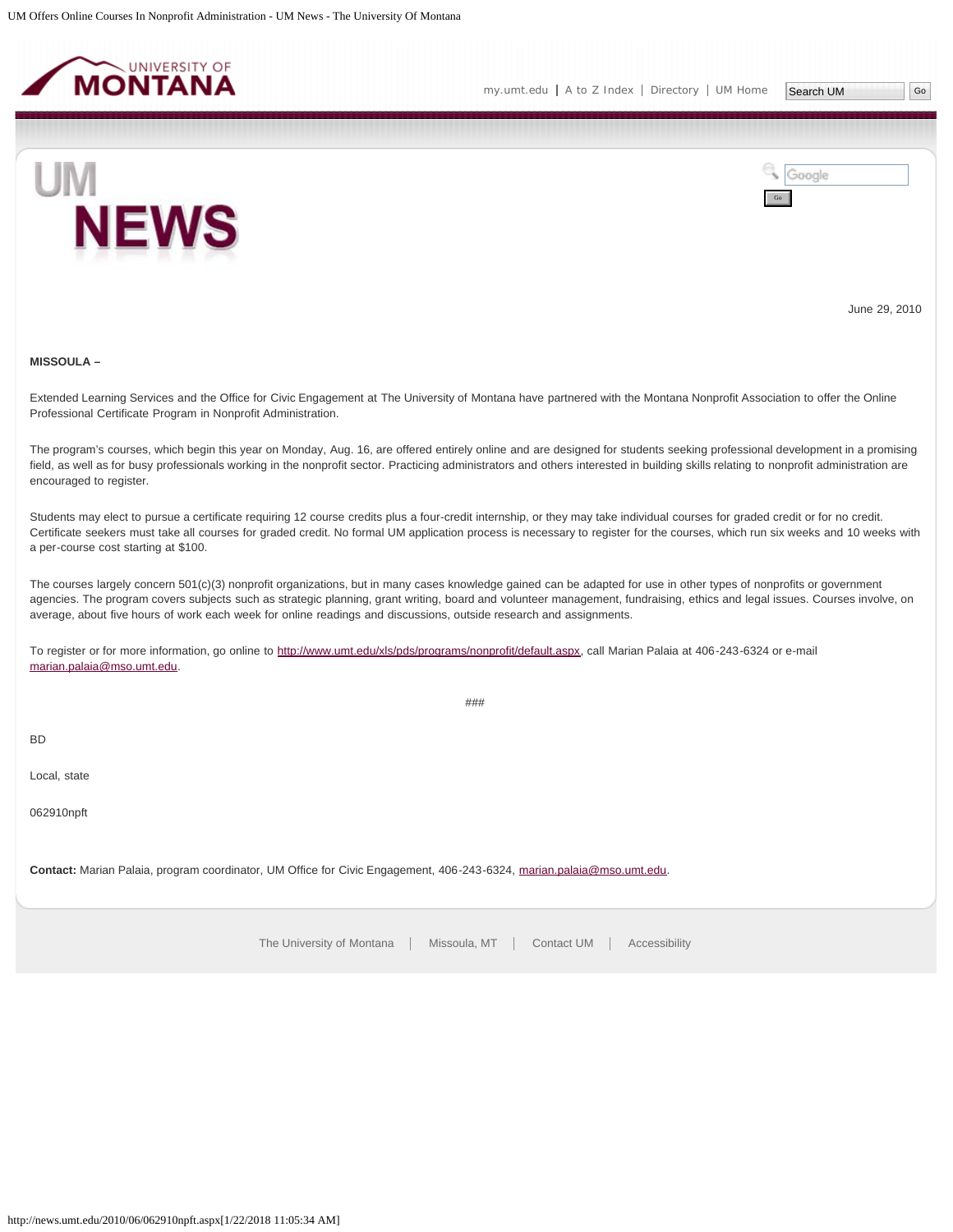<span id="page-5-0"></span>





June 29, 2010

#### **MISSOULA –**

Ski resorts in Montana have participated in the first study of the economic impact of the alpine ski industry in the state, which was conducted during winter 2009-10 by the Institute for Tourism and Recreation Research at The University of Montana.

The study found that 35 percent of skiers were nonresidents who contributed an overall impact of \$83 million to the state. Nonresidents spent an average of \$1,272 per group/ski trip while in Montana. Residents spent an average of \$140 per group/ski trip.

Nonresidents represented all U.S. states and the District of Columbia, seven Canadian provinces, and 17 other foreign countries (Australia, England/U.K., New Zealand, Germany, Netherlands, Argentina, Brazil, China, Chile, Denmark, France, Ireland, Japan, Norway, Singapore, Switzerland and Ukraine). Residents drove, on average, 75 miles to reach their ski area, although distances ranged from two to 500 miles.

Sixty-four percent of resident skiers did not spend a night away from home, but 24 percent spent one or two nights away from home. Nonresidents spent an average of 6.66 nights in Montana on ski trips, with three to seven nights the most common.

Household income levels varied significantly between resident and nonresident skiers. Residents have a much lower household income than nonresidents. Thirty-one percent of nonresidents had household incomes over \$150,000, while only 8 percent of resident skiers fell into that income category.

Throughout the state, 48 percent of nonresidents flew to Montana to ski, while 43 percent drove. Nonresident skiers at Whitefish Mountain Resort differed from other areas, because 17 percent of skiers took the train to access the Whitefish Ski Resort.

Big Sky Resort has the highest ratio of nonresident skiers (58 percent) compared to the other resorts. The next highest number of nonresident skiers was at Whitefish and Moonlight at 46 percent and 45 percent respectively. Red Lodge Mountain Resort and Bridger Bowl were the next highest in nonresident skiers (38 percent and 28 percent respectively). All other resorts were around 7 percent nonresident skiers.

Nonresident skiers were more likely to travel and ski with their immediate families. Residents were more likely to ski with friends. Skiing was by far the most popular method of going down the slopes (70 percent) versus snowboarding.

Reasons for skiing at a resort varied at each resort. Overall, however, location was the top reason for skiing in Montana, followed by terrain for resident skiers and reputation for nonresident skiers.

"This research is the first to document the alpine ski industry's economic impact to the state," said ITRR Director Norma Nickerson. "It reveals that nonresident skiers contribute significantly to our economy but also shows that skiing is cherished by many residents of the state. Montana is lucky to have a wide range of ski areas and prices to choose from."

###

The full report can be downloaded free of charge at [http://www.itrr.umt.edu/research10/MTAlpineSkiReport0910RR2010\\_3.pdf](http://www.itrr.umt.edu/research10/MTAlpineSkiReport0910RR2010_3.pdf).

NN/bd

Local, state

062910itrr

Contact: Norma Nickerson, director and principal investigator, UM Institute for Tourism and Recreation Research, 406-243-5686, [norma.nickerson@umontana.edu.](mailto:norma.nickerson@umontana.edu)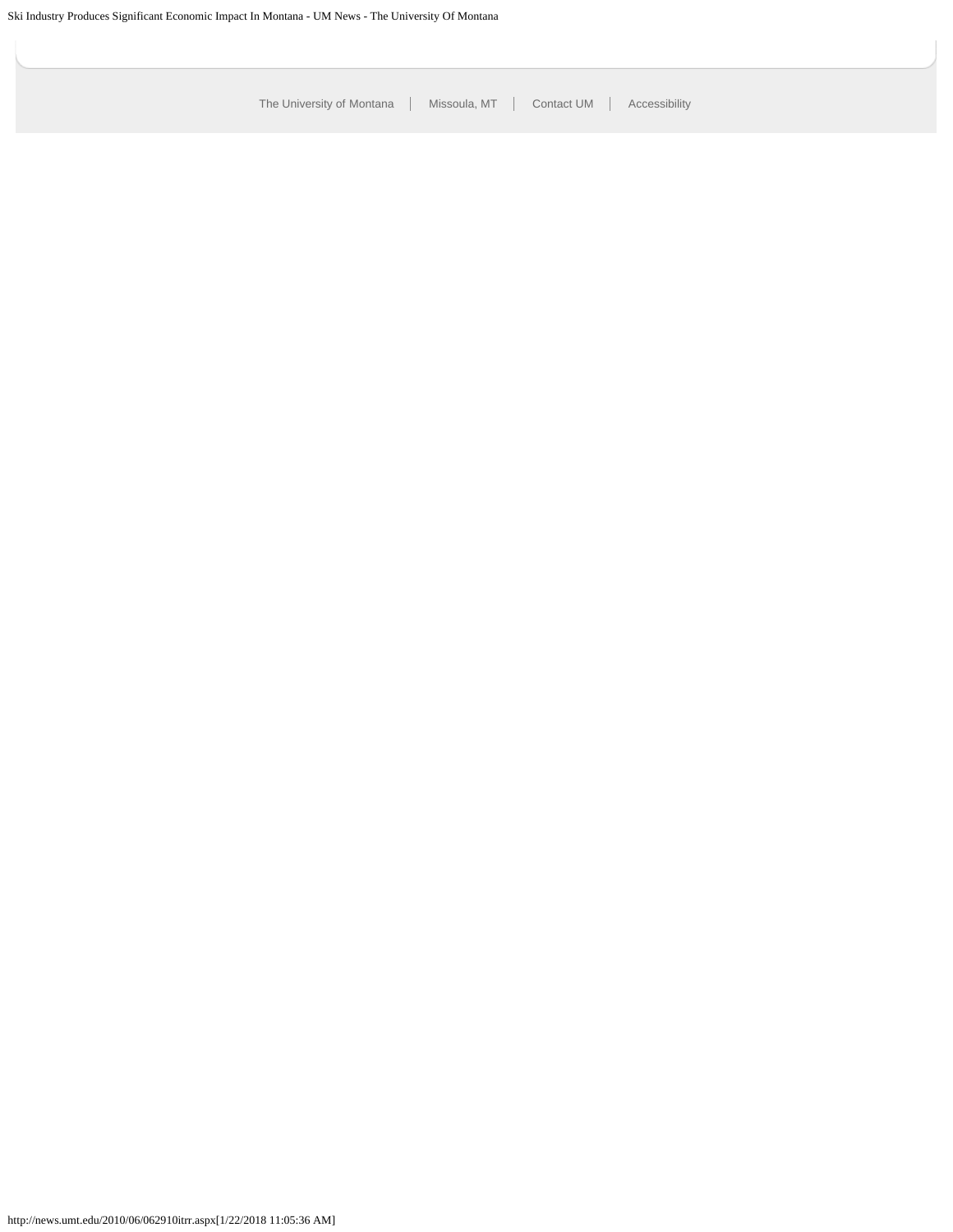<span id="page-7-0"></span>



June 25, 2010

# **MISSOULA –**

The University of Montana's "Griz Tunnel Run" video won a silver award June 23 at the National Association of Collegiate Marketing Administrators annual conference in Anaheim, Calif.

The NACMA awards honor outstanding achievement in marketing and promotion. Awards are presented in 16 categories, with each category divided into three groups based on school size and conference affiliations. More than 650 entries were submitted for the 2009-10 year.

UM won silver in the Group II "Video Board Segment" category. The gold award went to the United States Military Academy. Drake University took bronze.

The UM video was produced by Chisel Industries, a Montana-based company. UM Executive Vice President Jim Foley supervised the production. View "Griz Tunnel Run" and other videos online at<http://www.umt.edu/home/seetheads>.

###

JS

Local, state, specialized western

062410tunn

Contact: Jim Foley, UM executive vice president, 406-243-2311, [james.foley@umontana.edu](mailto:james.foley@umontana.edu).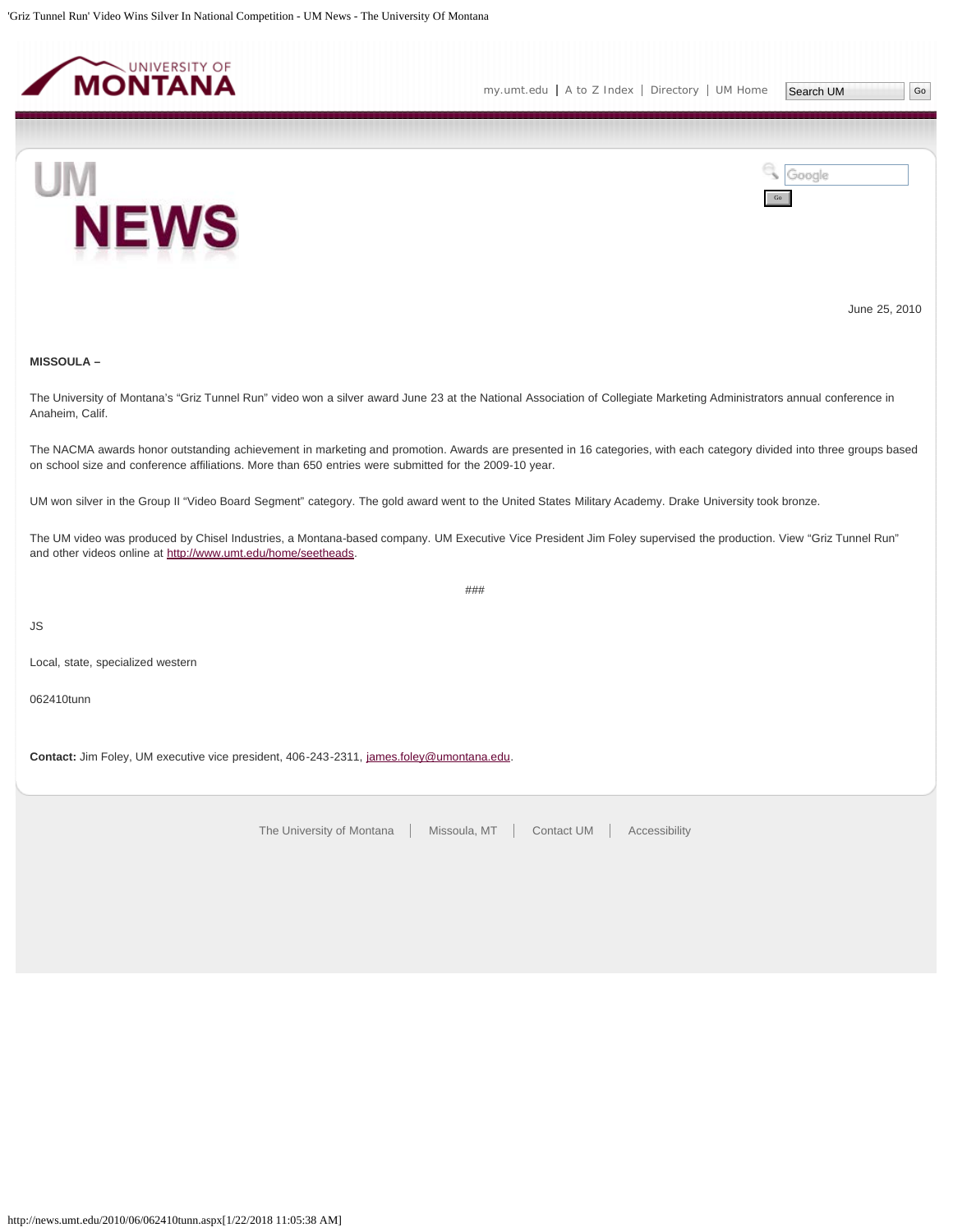<span id="page-8-0"></span>



June 25, 2010

#### **MISSOULA -**

Former University of Montana star guard Anthony Johnson continues to add to his legacy, as ESPN announced June 23 that he is one of four athletes nominated for a 2010 ESPY Award in the category of Best Championship Performance.

Johnson joins some elite competition for the prestigious award. The finalists along with Johnson include Drew Brees, Super Bowl XLIV; Michael Phelps, World Swimming Championships; and Shaun White, Winter Olympics.

"Wow that is some awesome company," said Johnson via phone from New York, where he and his wife will soon watch the 2010 National Basketball Association draft on television. "It is amazing and a blessing, and another great opportunity to receive."

The ESPYs take place Wednesday, July 14, at the Nokia Theater in Los Angeles and will be hosted by Seth Meyers of "Saturday Night Live" and televised live at 7 p.m. MDT, on ESPN.

Fans have a chance to select the winners by voting online at<http://espn.com/espys> or on the ESPN Facebook page at [http://www.facebook.com/espn.](http://www.facebook.com/espn)

All proceeds from the ESPYs and related events benefit the V Foundation for Cancer Research in memory of the late Jim Valvano.

Johnson, who scored 34 second-half points to rally Montana from a 20-point halftime deficit, became a national sensation in earlier this year when he led the Grizzlies to a Big Sky Conference tournament championship win over Weber State, which led Montana to an NCAA tournament berth. The game was shown on ESPN2

"My wife and I created a vision board, and believe it or not, on that board, one of the things we listed was 'winning an ESPY Award,'" Johnson said. "After the Weber State game I told my wife 'hey, I could win an ESPY.' To find out today that I really have a chance for something that big is just incredible."

Earlier this week Johnson and his wife Shaunte Nance-Johnson, who played for the Lady Griz, were both selected by the Harlem Globetrotters in the team's annual draft. The basketball-playing couple becomes the first husband-wife duo to be drafted by a professional sports team.

"It's been a great last couple of months, with the NBA tryouts, getting drafted by the Globetrotters, and now the ESPYs," Johnson said. "Today has been a whirlwind, with interviews from the national media and all. The phone has not stopped, and now with this, I guess things will continue to be crazy. We were going to go out and see more of the sights of New York tonight, but now I am just going to stay in the room, watch the draft and hope to hear my name called."

The Globetrotters' annual draft is an invitation to the team's fall training camp to vie for the opportunity of being a Globetrotter for the team's 85th consecutive season of touring the world. Though he was drafted, Johnson's main focus continues to be the NBA or playing overseas.

The Johnsons, both from Tacoma, Wash., were married in 2006 and joined the Griz and Lady Griz programs prior to the 2008-09 season for their final two years of collegiate basketball.

Johnson spent two seasons at Yakima Valley Community College in Washington before transferring to Montana. Nance-Johnson played one season at Northwest Nazarene in Nampa, Idaho, and one season at Yakima Valley.

Johnson wrapped up his brilliant two-year career with the Grizzlies by leading the team to its eighth NCAA tournament appearance in March.

Montana, which tied for third in the regular season, made the NCAA tournament after a riveting 66-65 victory over top seed and host Weber State at Ogden, Utah, in the Big Sky Conference tournament championship game.

Johnson scored a school and tournament record 42 points against the Wildcats, including 34 in the second half and UM's final 21, as the Griz stormed back from a 40-20 halftime deficit in front of a national television audience. A No. 14 seed, Montana dropped a tight 62-57 decision to No. 3 New Mexico in an NCAA opening-round game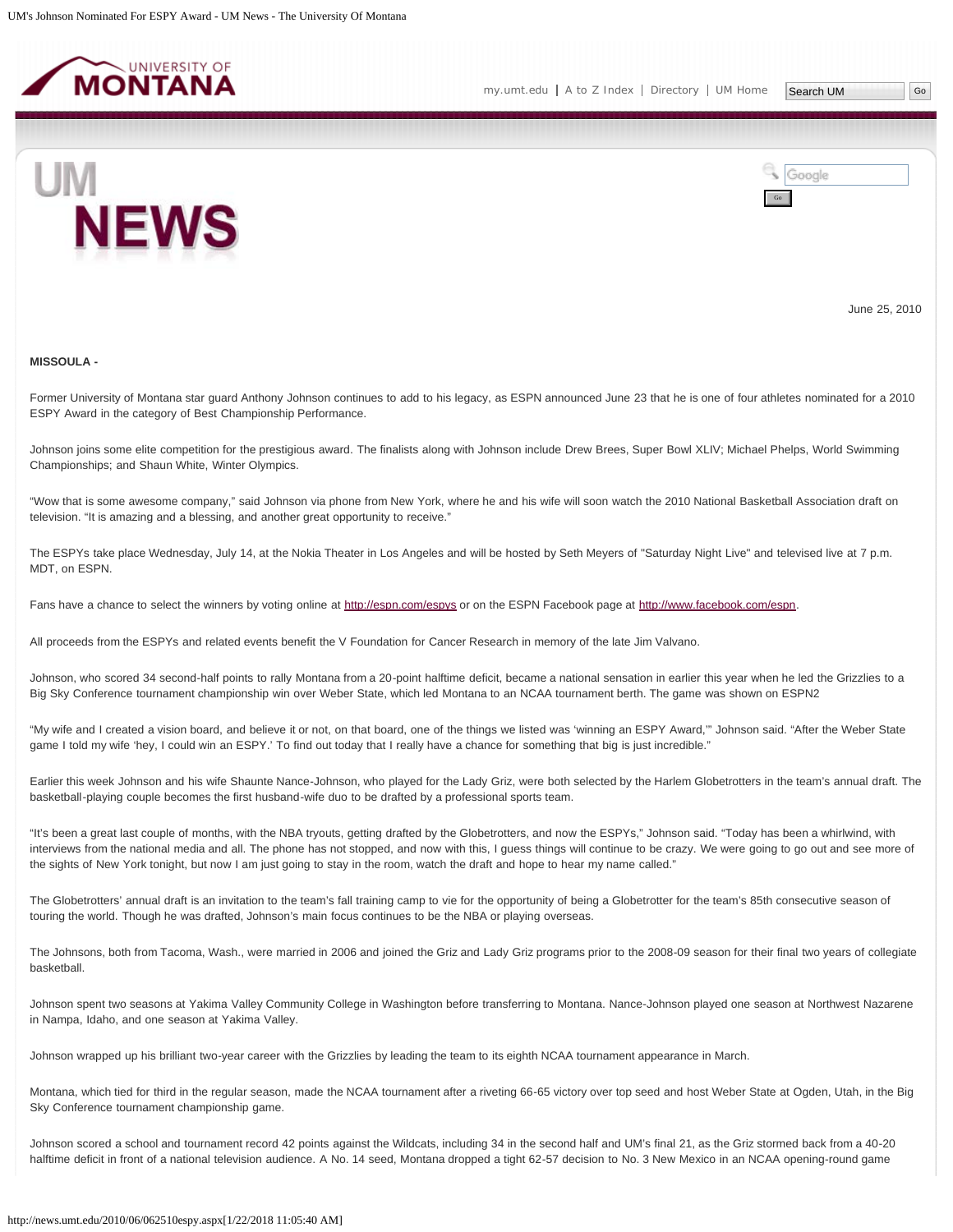# UM's Johnson Nominated For ESPY Award - UM News - The University Of Montana

played at San Jose, Calif.

Johnson was a two-time unanimous All-Big Sky Conference selection and finished his career with 1,124 points and is the only two-year Montana player to score 1,000 or more career points.

###

**Contact:** UM Sports Information, 406-243-4749, .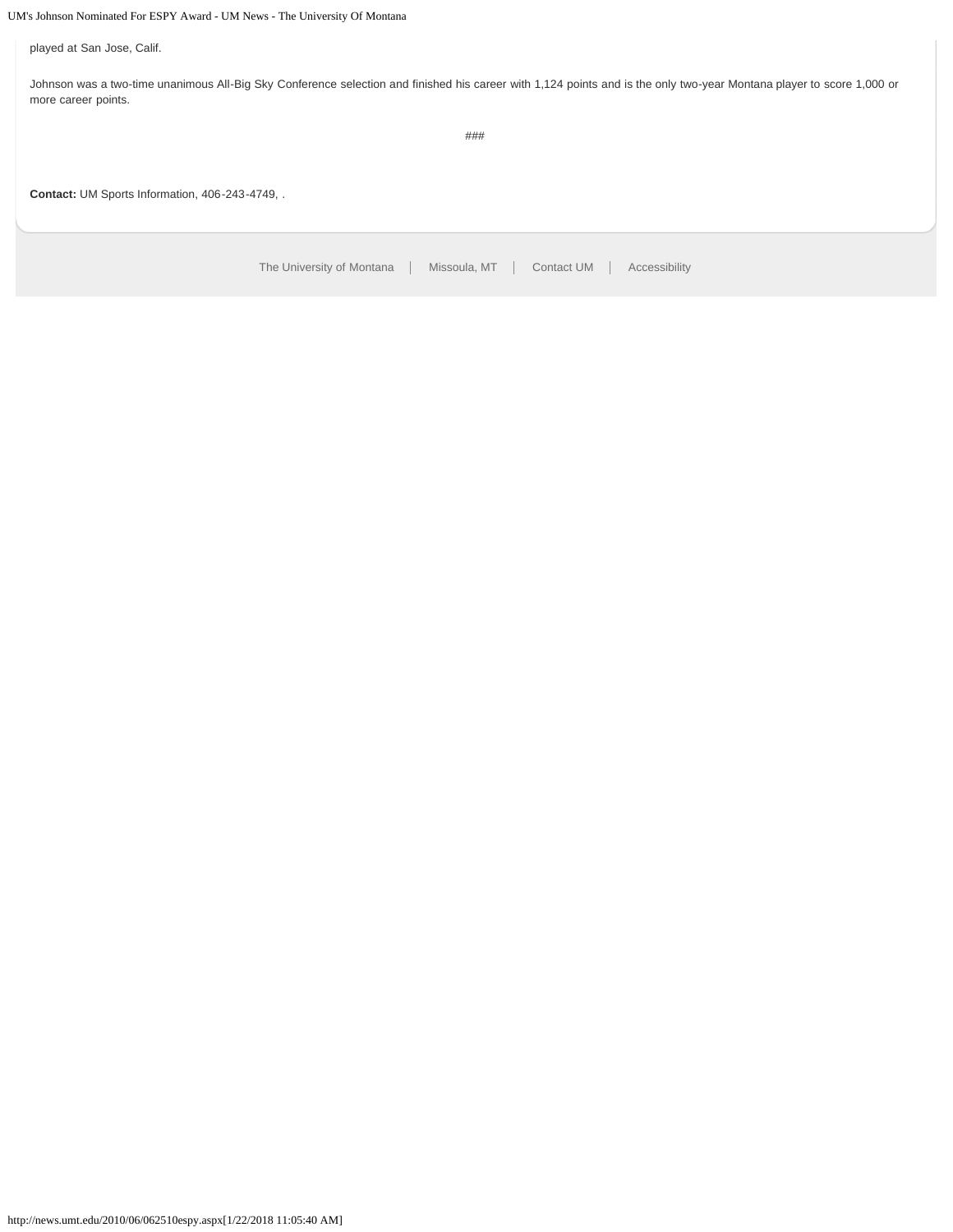<span id="page-10-0"></span>



June 22, 2010

# **MISSOULA –**

The Building Futures Program, a community partnership of The University of Montana College of Technology, the Missoula Building Industry Association and the Flagship Program will hold an open house for the Student-Built House from 1 to 4 p.m. Sunday, June 27.

The Bronze Level National Association of Home Builders Green Certified custom home, located at 2604 Roderick Way in Missoula, is valued at \$340,000. It has three bedrooms and two and a half baths, with 1,484 square feet on the main floor and 742 square feet on the upper floor.

Raffle tickets for the home are being sold for \$100 each. They can be purchased at the open house. Those who buy a raffle ticket at the open house will be entered into a drawing for a free ticket.

Purchasers must be 18 or older, and prize winners must be Montana residents. The raffle drawing will take place at 2 p.m. Sunday, Sept. 26, at Farmers State Bank, located at 3130 N. Reserve St. in Missoula.

Ticket purchasers need not be present to win. For more information, call 406-543-4423 or go online to [http://www.missoulastudentbuilthouse.org.](http://www.missoulastudentbuilthouse.org/)

###

NOTE TO EDITORS: For a photo of the house, e-mail [alan.fugleberg@umontana.edu.](mailto:alan.fugleberg@umontana.edu)

BD

Local, specialized western

062210hous

**Contact:** Alan Fugleberg, associate dean, UM College of Technology, 406-243-7608, [alan.fugleberg@umontana.edu.](mailto:alan.fugleberg@umontana.edu)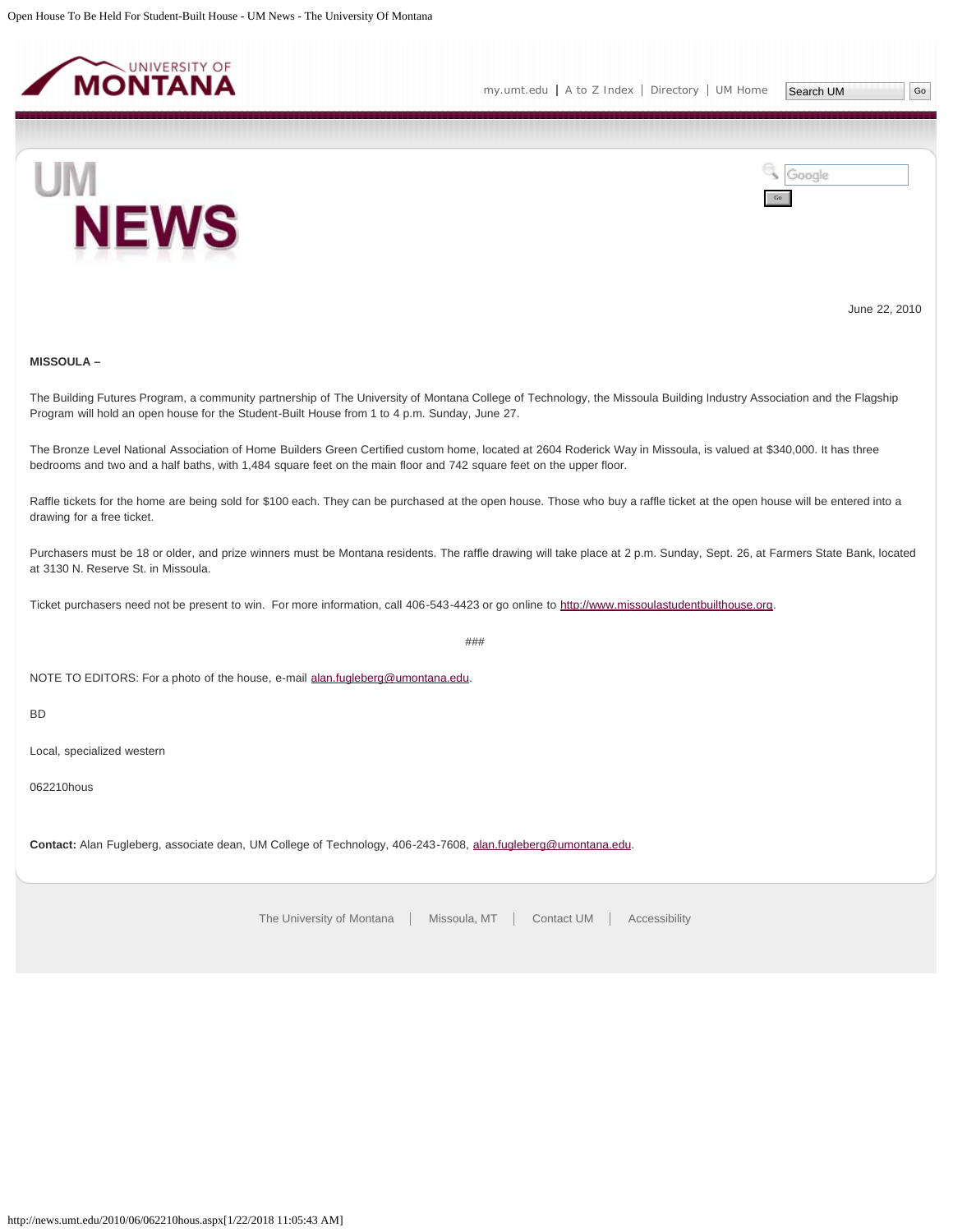<span id="page-11-0"></span>



June 22, 2010

#### **MISSOULA –**

Rodney Carrington will be at The University of Montana Adams Center on Thursday, Nov. 18, to entertain concertgoers with his comedy and music about the funny side of redneck lifestyles, women at bars, men acting like men and oddball sex.

Tickets go on sale at 10 a.m. Friday, June 25, for the live concert of his new tour, which begins at 7 p.m. and is for mature audiences. Tickets cost \$49.25 plus fees, and are available at the Adams Center box office, by calling 406-243-4051 or 888-MONTANA, or online at http://www.griztix.com. All seats are reserved, and \$2 per ticket will benefit the Rodney Carrington Foundation.

Carrington gained massive exposure from his appearances on syndicated morning radio shows such as "Bob and Tom" and "John Boy and Billy." His often hilarious crude songs such as "Don't Look Now," "Little Things" and "Fred" have kept his fans new and old coming back for more.

His latest album, "El Nino Loco," is the follow-up to his highly successful release "King of the Mountains."

Carrington currently is enjoying a string of success that includes a Comedy Central special, his first DVD, "Rodney Carrington Live at the Majestic Theatre," and a book titled "Coming Clean." He also recently co-starred with Toby Keith in the film "Beer for My Horses," which he wrote. For more information, visit [http://www.rodneycarrington.com](http://www.rodneycarrington.com/).

###

MK/bd

Local, state

062210carr

**Contact:** Matty Kerr, marketing coordinator, UM Productions, 406-243-4719, [marketing@umproductions.org](mailto:marketing@umproductions.org).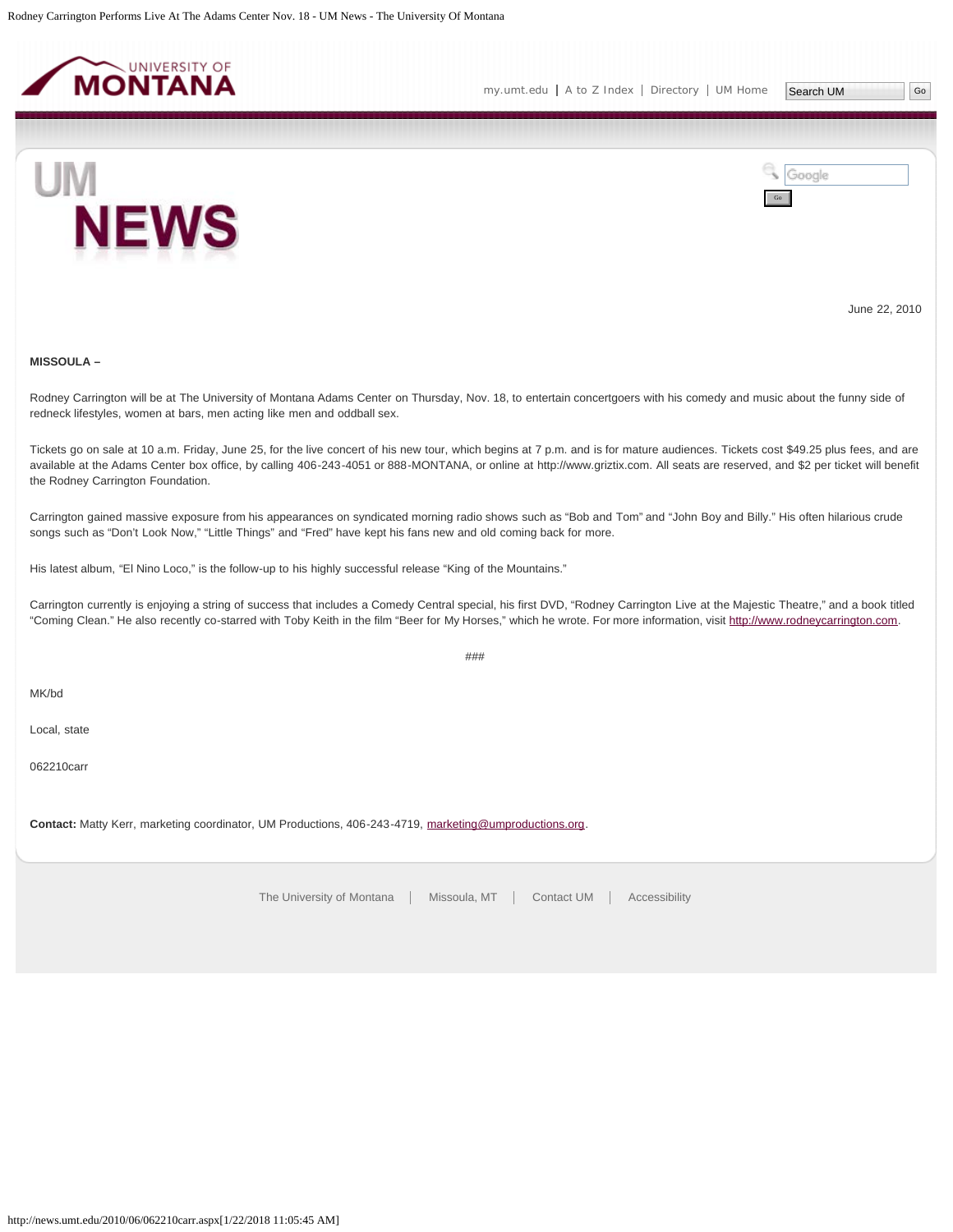<span id="page-12-0"></span>

[my.umt.edu](http://my.umt.edu/) | [A to Z Index](http://www.umt.edu/search/atoz/) | [Directory](http://www.umt.edu/directory/) | [UM Home](http://www.umt.edu/)



Google Go

June 22, 2010

#### **MISSOULA –**

Former Griz standout Anthony Johnson became a national sensation in March when he led the Grizzlies to the Big Sky Conference tournament championship over Weber State on ESPN2 and into the NCAA tournament.

Now Johnson's game – and his story with wife Shaunte Nance-Johnson, who played for the Lady Griz – may soon be going global.

In a history-making move, the Johnsons were both selected Tuesday by the Harlem Globetrotters in the team's annual draft. The basketball-playing couple becomes the first husband-wife duo to be drafted by a professional sports team.

"We are always on the lookout for outstanding players and, just as important, outstanding people," said Sweet Lou Dunbar, the Globetrotters' director of player personnel.

"The Globetrotters are very proud of our reputation for providing first-class entertainment for families of all ages, and Anthony and Shaunte epitomize the perfect combination of family and great playing ability."

The Johnsons are currently on the East Coast, where Anthony is squeezing in a handful of final workouts with NBA teams prior to the league's draft on Thursday.

After working out for the New Jersey Nets (who told him his jump shot is "NBA-ready") on Monday, Johnson was in Boston on Tuesday to put his skills on display for the Celtics.

"When (the Globetrotters) contacted us, Anthony and I both thought we were getting punked," Nance-Johnson said. "When he finally convinced us he was serious, we were just overwhelmed. We're just so thankful that we continue to have these opportunities show up at our doorstep.

"It's a huge honor that someone is interested in our basketball abilities. But the Globetrotters also represent character and service, and they have a history with the African-American community, which is important to us."

The Globetrotters' annual draft is an invitation to the team's fall training camp to vie for the opportunity to be a Globetrotter for the team's 85th consecutive season of touring the world. Though he was drafted, Johnson's main focus continues to be the NBA or playing overseas.

"At this point Anthony's A, B and C priorities are living out his dream of playing in the NBA," Nance-Johnson said. "His second option is playing overseas."

If the Johnsons opt for the Globetrotters route, Nance-Johnson would become the ninth woman in history to play for the franchise.

"When we finished our season (in March), I figured I was done. I had no thoughts about continuing to play," Nance-Johnson said. "I just wanted to help A.J. fulfill his dream and move toward my own dream of becoming a teacher, coach and motivational speaker.

"It's exciting to possibly have another opportunity."

The Johnsons, who were married in 2006, joined the Griz and Lady Griz programs prior to the 2008-09 season for their final two years of collegiate basketball.

Johnson spent two seasons at Yakima Valley Community College in Washington before transferring to Montana. Nance-Johnson played one season at Northwest Nazarene in Nampa, Idaho, and one season at Yakima Valley.

Johnson wrapped up his brilliant two-year career with the Grizzlies by leading the team to its eighth NCAA tournament appearance in March.

Montana, which tied for third in the regular season, made the NCAA tournament after a riveting 66-65 victory over top seed and host Weber State at Ogden, Utah, in the Big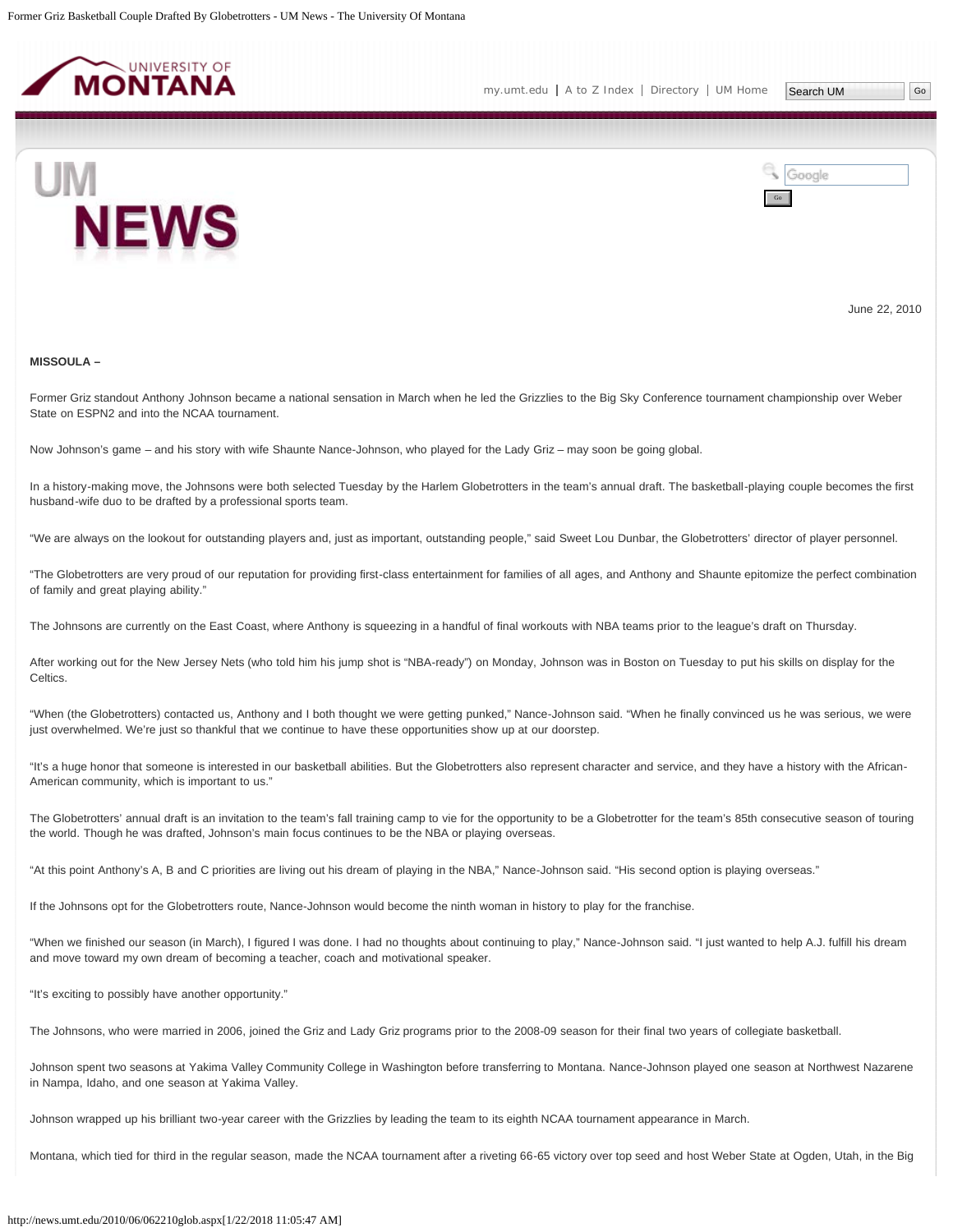Former Griz Basketball Couple Drafted By Globetrotters - UM News - The University Of Montana

Sky Conference tournament championship game.

Johnson scored a school- and tournament-record 42 points against the Wildcats, including 34 in the second half and UM's final 21, as the Griz stormed back from a 40-20 halftime deficit in front of a national television audience.

A No. 14 seed, Montana dropped a tight 62-57 decision to No. 3 New Mexico in an NCAA opening-round game played at San Jose, Calif.

Johnson was a two-time unanimous All-Big Sky Conference selection and finished his career with 1,124 points. He is the only two-year Montana player to surpass 1,000 career points.

Nance-Johnson played in a reserve role as a junior on Montana's 2008-09 team that went 28-5 and advanced to the program's 18th NCAA tournament.

She started 26 games as a senior at point guard on a Lady Griz team that tied for second in the Big Sky Conference and advanced to the semifinals of the conference tournament. Nance-Johnson led the team with 103 assists.

Also drafted by the Globetrotters on Tuesday were Mark Titus of Ohio State, Marqus Blakely of Vermont, Chris Roberts of Bradley and Derek Williams of Southern Methodist University.

###

JC

Sports

062210glob

**Contact:** UM Sports Information, 406-243-4749, .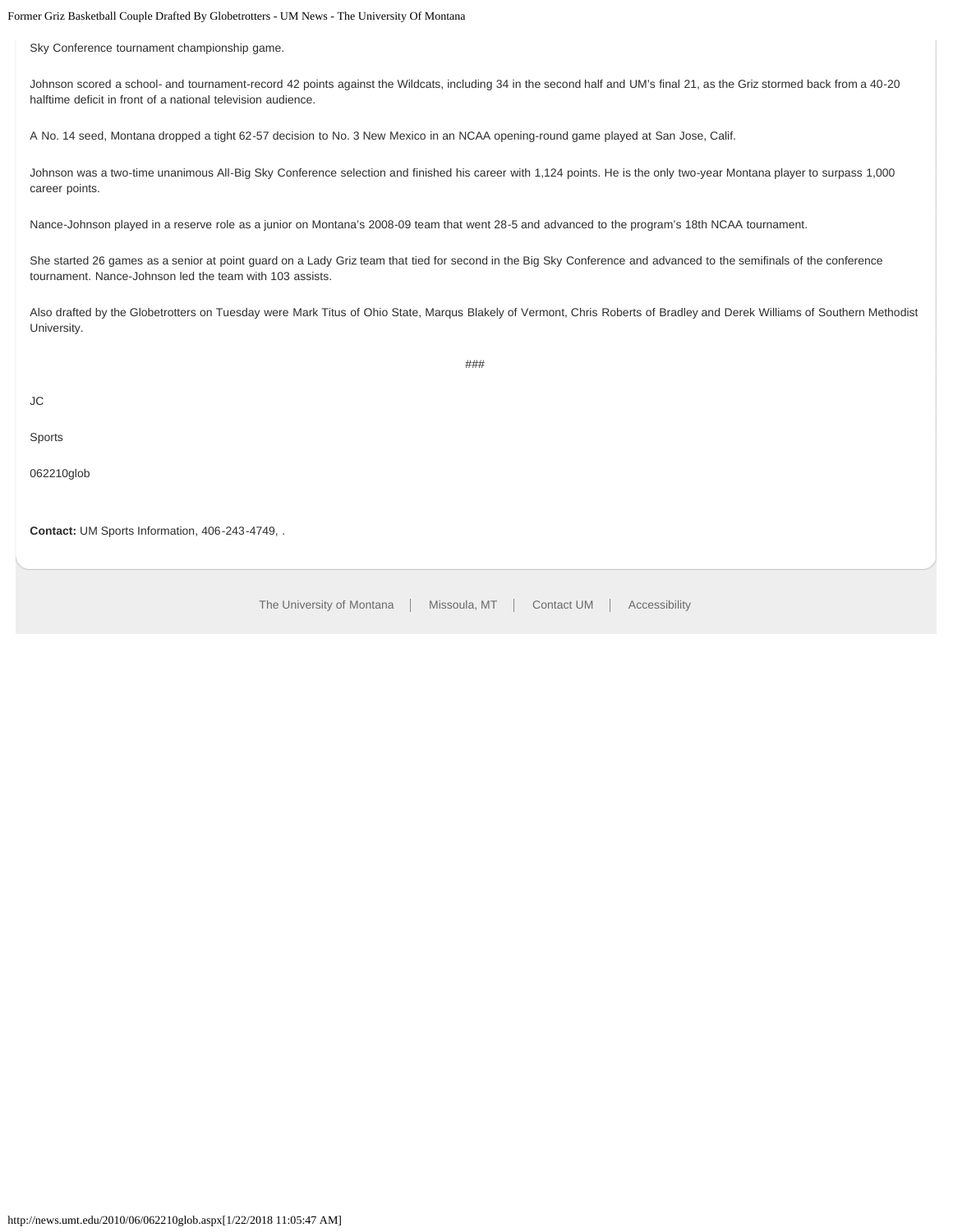<span id="page-14-0"></span>



June 22, 2010

### **MISSOULA –**

The Institute for Tourism and Recreation Research at The University of Montana offers several new online publications that show the economic impacts of nonresident travel and expenditures in the state.

The research includes the direct and indirect impacts of the travel industry in Montana, including recreational expenditures and travel-related business, allowing readers to explore expenditure profiles and trends from 2002 through 2009.

"Tourism continues to play an important role in keeping Montana's economy strong and diverse," said ITRR Research Associate Kara Grau.

Nearly 10 million nonresidents visited Montana in 2009, down just a fraction of a percent from 2008. Those visitors spent more than \$2 billion in the state, down 16 percent from the year before. Nonresidents also contributed more than 25,000 jobs and more than \$660 million in labor income to the state in 2009.

"Although visitors to Montana spent less in 2009 than they have in years past, it is encouraging to see that the number of visitors is holding steady," Grau said. "As visitors regain confidence in the economy, their spending will likely return to prerecession levels."

The new ITRR publications are online at [http://www.itrr.umt.edu/expendvisitation.htm.](http://www.itrr.umt.edu/expendvisitation.htm) For more information, call 406-243-5686 or e-mail Grau at [kara.grau@umontana.edu](mailto:kara.grau@umontana.edu).

###

BD

Local, state, tribal

062210itrr

**Contact:** Norma Nickerson, UM Institute for Tourism and Recreation Research director, 406-243-5686, [norma.nickerson@umontana.edu;](mailto:norma.nickerson@umontana.edu) Kara Grau, ITRR research associate, 406-243-5686, [kara.grau@umontana.edu](mailto:kara.grau@umontana.edu).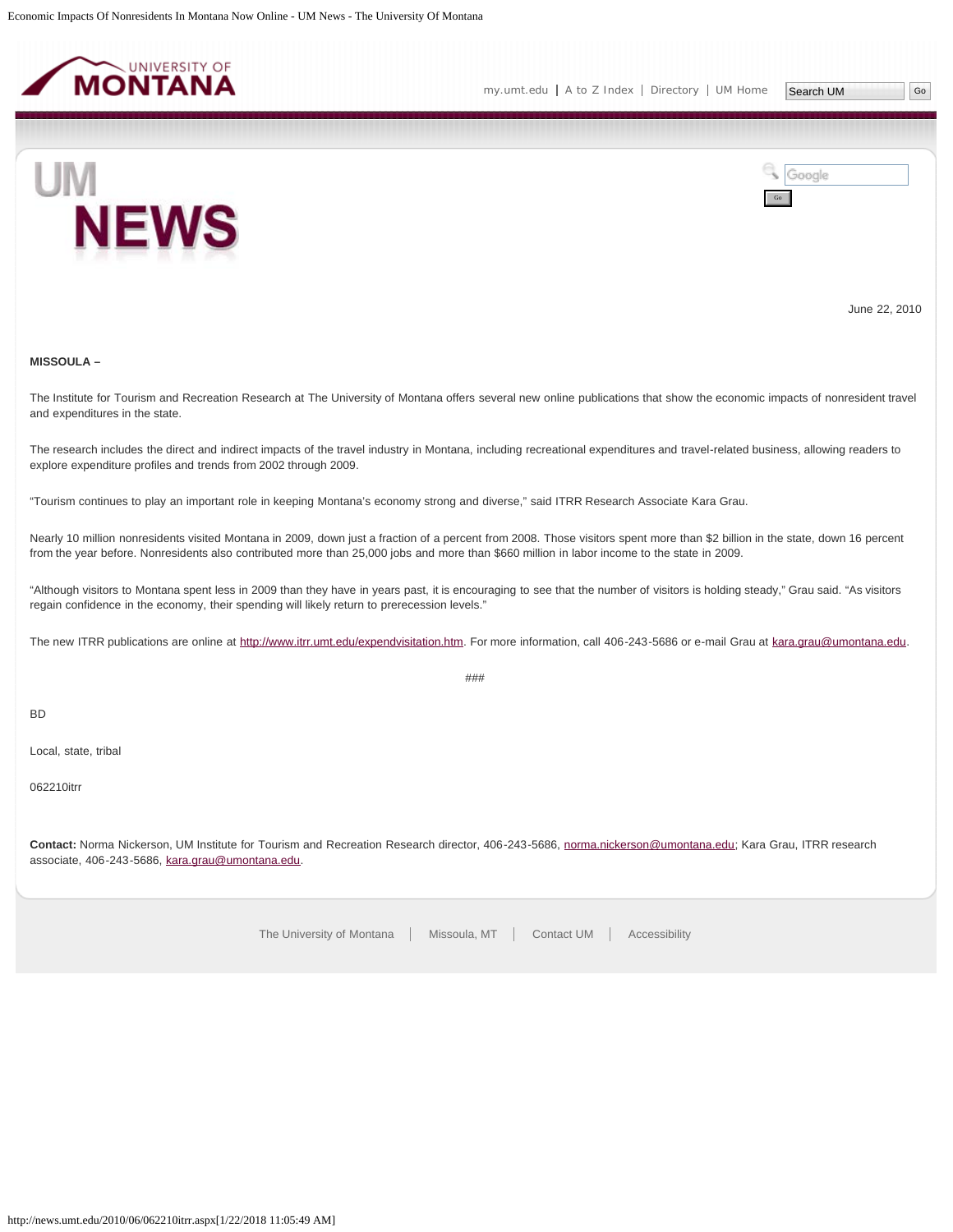<span id="page-15-0"></span>



June 21, 2010

# **HAMILTON ―**

The steering committee for the Bitterroot College Program of The University of Montana will hold a meeting at 3 p.m. Tuesday, June 22, at the Ravalli County Commissioners Meeting Room, located at 215 S. Fourth St. in Hamilton. The BCP Steering Committee is a public board and welcomes members of the public to observe and participate at its meetings.

Agenda topics will include operations, educational planning and fiscal issues. The meeting agenda is now available on the BCP website ([http://www.umt.edu/bcp\)](http://www.umt.edu/bcp), click on "Meetings" under "Steering Committee"), by calling BCP Interim Director Victoria Clark at 406-375-0100 or by e-mailing [victoria.clark@umontana.edu.](mailto:victoria.clark@umontana.edu)

The BCP Steering Committee is a collaborative group composed of local Ravalli County stakeholders, UM officials and state higher education representatives. The committee is charged with planning an entity to provide responsive and sustainable adult and higher education opportunities to the residents of Ravalli County. BCP will offer 18 UM College of Technology courses in the Hamilton area this fall.

###

VC/als

Local, specialized western

062110bcpm

Contact: Victoria Clark, interim director, Bitterroot College Program of UM, 406-375-0100, [victoria.clark@umontana.edu](mailto:victoria.clark@umontana.edu).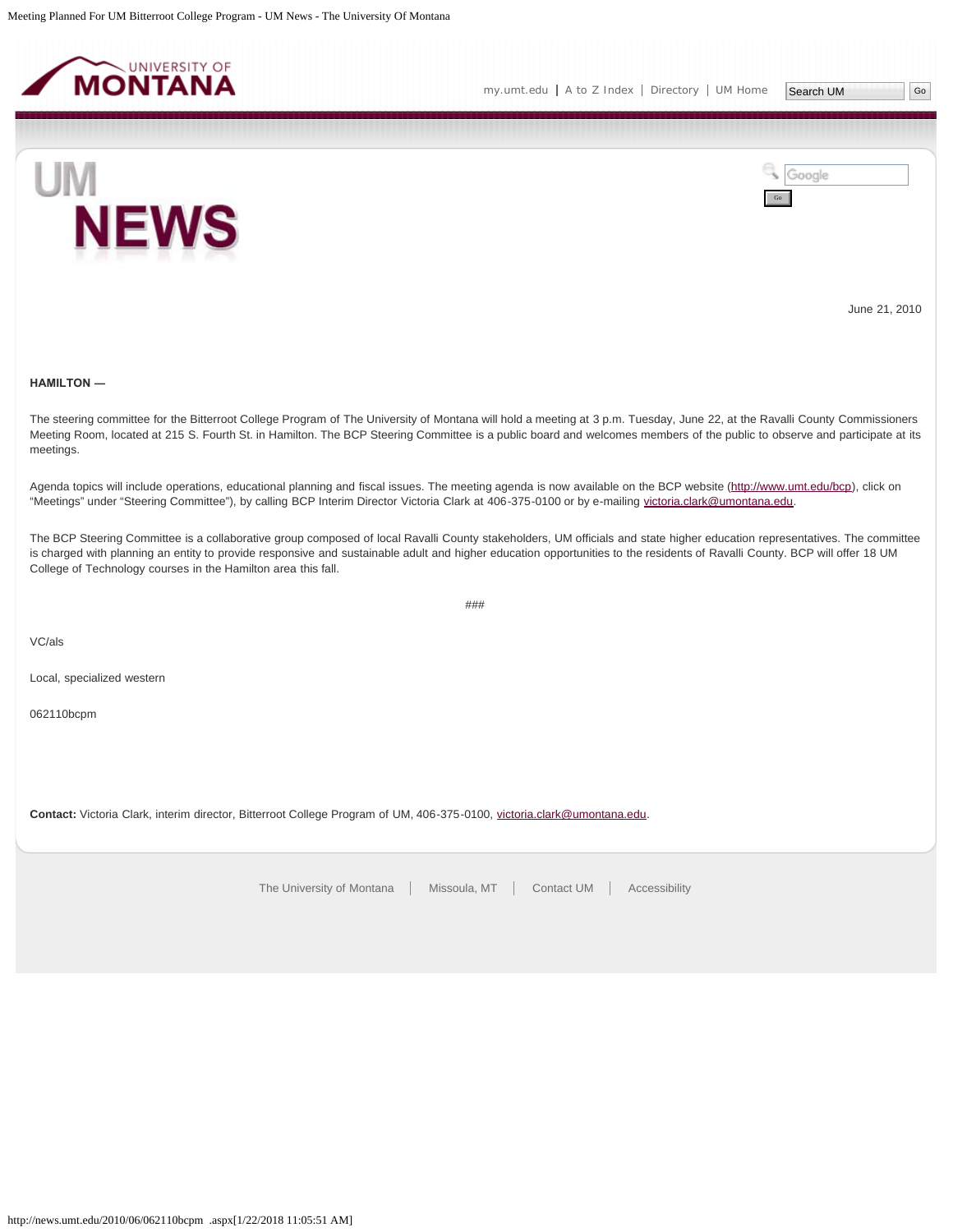<span id="page-16-0"></span>



June 21, 2010

#### **MISSOULA –**

The University of Montana leader responsible for student financial aid for 25 years will have a privately funded, need-based grant for students named for him. Mick Hanson retires this month after 40 years of service to the University.

To honor Hanson for his dedication to UM students, family members, friends and UM, colleagues have created the Montana Investment in Character and Knowledge (MICK) Endowed Grant Fund.

"The University plans to use the MICK fund for grants for students in good academic standing who have demonstrated financial need," said Laura Brehm, president and CEO of the UM Foundation. "Making a gift to the MICK fund will be a wonderful way to help UM students."

More than \$5,000 has been donated to the MICK fund so far. The UM Foundation will continue to accept contributions to the fund in the coming years.

"Mick Hanson put his heart and soul into his work, and now his name will forever be associated with providing financial assistance for students to attend The University of Montana," said Teresa Branch, UM vice president for student affairs.

To donate online, visit the UM Foundation website at [http://www.supportum.org](http://www.supportum.org/), click on "Give Online Now" at the bottom of the page and enter "MICK Endowed Grant Fund" in the special instructions box. Those who would like to donate also can send a check to the UM Foundation, P.O. Box 7159, 600 Connell Ave., Missoula, MT 59807-7159.

Hanson earned a master's degree in business administration from UM in 1976. He began his career with the University in computer services in 1970 and then became director of Financial Aid in 1986. In addition to his work at UM, Hanson volunteered in the community and raised his family in Missoula with his wife, Sharon, another UM graduate. Their three children – Mindy, Bart and Clark – also graduated from UM.

###

For more information, call Curtis Cox, UM Foundation assistant vice president for development, at 406-243-2585.

BH/bd

Local, state

062110mick

**Contact:** Beth Hammock, vice president for strategic communications and marketing, UM Foundation, 406-243-4609, [beth.hammock@mso.umt.edu](mailto:beth.hammock@mso.umt.edu).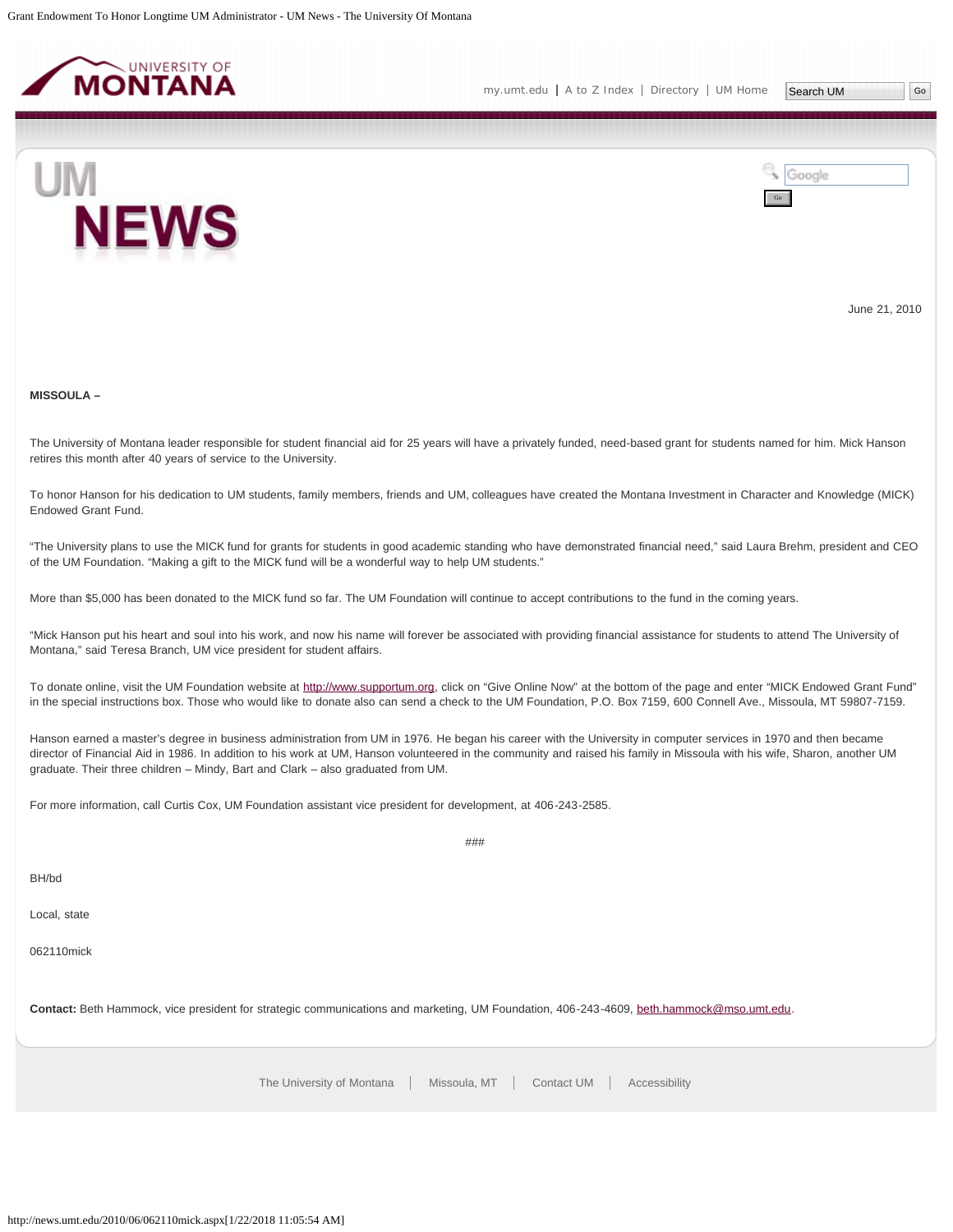<span id="page-17-0"></span>



June 21, 2010

# **MISSOULA –**

The University of Montana has contracted for an independent study to assess the internal strengths and weaknesses of its athletics program as compared with programs of peer institutions.

The study will provide accurate and timely information as the University confronts challenging choices concerning the future of Grizzly Athletics. It will help assure sound and informed decisions about the future direction of the program.

The UM president makes decisions about the program in consultation with the Montana Board of Regents. With the fluid nature of NCAA conference structures and the possibility of realignment, it behooves UM to have the most accurate information possible about the current situation and likely trends.

The University will rely on privately donated funds to finance this important study.

###

CBS

Local, specialized western, dailies

062110athl

**Contact:** Jim O'Day, UM director of athletics, 406-243-5348, [o'dayjm@mso.umt.edu;](mailto:o%E2%80%99dayjm@mso.umt.edu) Jim Foley, UM executive vice president, 406-243-2311, [james.foley@umontana.edu](mailto:james.foley@umontana.edu).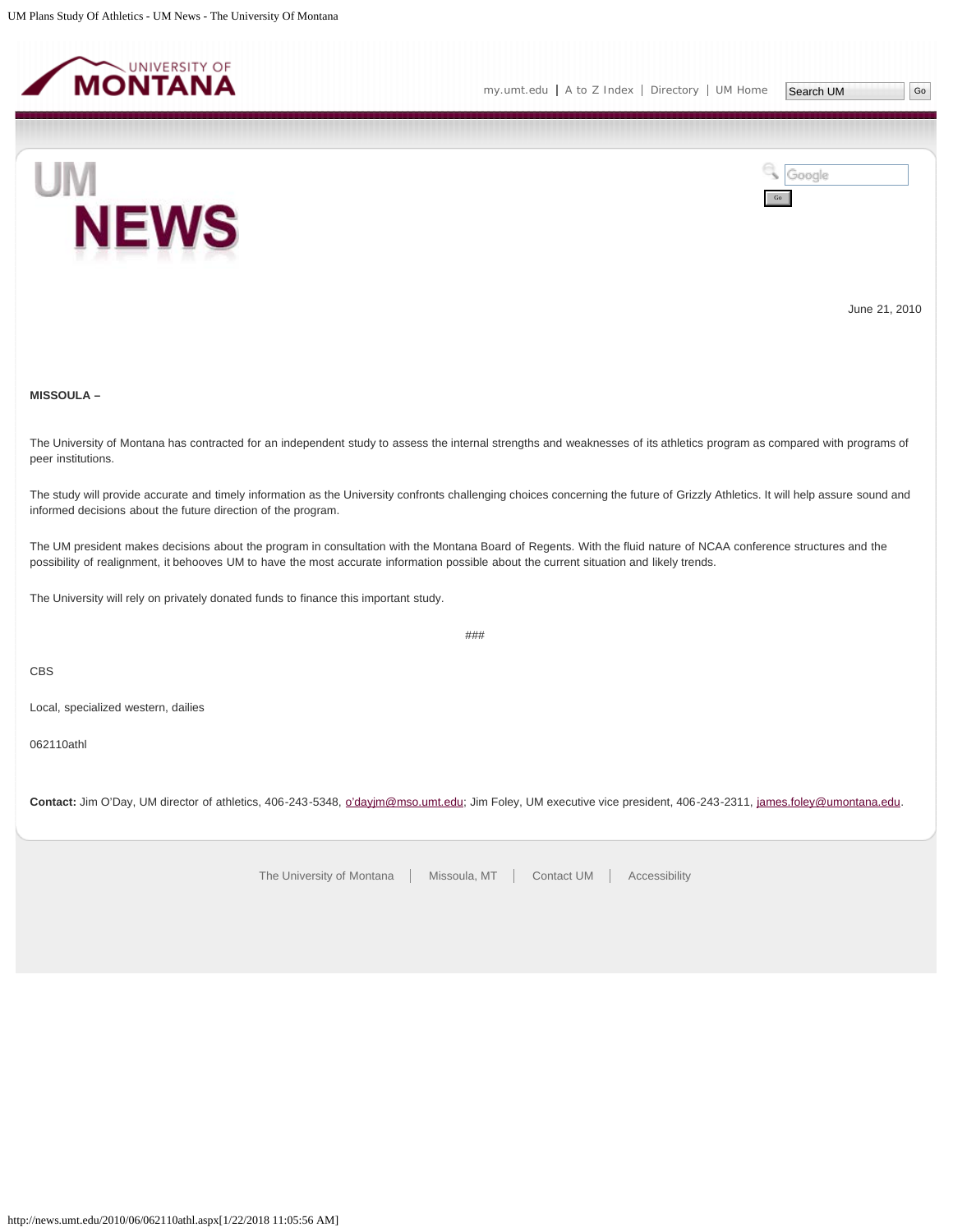<span id="page-18-0"></span>

**NEWS** 



June 21, 2010

**MISSOULA ―**

UM

Montana Public Radio will offer a free workshop, "Your Mission, Message and the Media," to nonprofit organizations in cities across the state starting June 30.

Christine Dascenzo, MTPR's outreach coordinator, will lead the workshop, which aims to provide tactics to improve communication that nonprofits can implement on their own, such as how to create strategic messages, maintain their brand and network online. Participants also will learn how to use MTPR's events calendar, which provides nonprofits a free avenue to publicize their community events.

"It can be a real challenge for nonprofits to capitalize on media coverage and evaluate how they spread the word when they're also managing an increased demand for services, shrinking funding and overtasked staff," Dascenzo said. "This workshop offers clear, easy-to-use solutions."

The first round of workshops will travel to four cities this summer:

Kalispell: 1-4 p.m. Wednesday, June 30, Flathead County Library Meeting Room, 247 First Ave. E.

- Helena: 1-4 p.m. Tuesday, July 6, Lewis & Clark Public Library Large Meeting Room, 120 S. Last Chance Gulch.
- Great Falls: 1-4 p.m. Wednesday, July 7, NeighborWorks Meeting Room, 509 First Ave. S.
- Missoula: 2:30-5:30 p.m., Thursday, July 8, Missoula Public Library Small Meeting Room, 301 E. Main St.

"It's a great chance for us to get out from behind the microphone and talk with folks face to face," said Dascenzo, an AmeriCorps VISTA volunteer who has spent the past year researching and developing ways to address nonprofits' communication needs.

###

For more information or to register, call Dascenzo 406-243-4247 or e-mail [christine.dascenzo@umontana.edu](mailto:christine.dascenzo@umontana.edu) .

CD/als

Local; specialized western; Kalispell, Helena, Great Falls media

061810mtpr

**Contact:** Christine Dascenzo, Montana Public Radio outreach coordinator, 406-243-4247, [christine.dascenzo@umontana.edu.](mailto:christine.dascenzo@umontana.edu)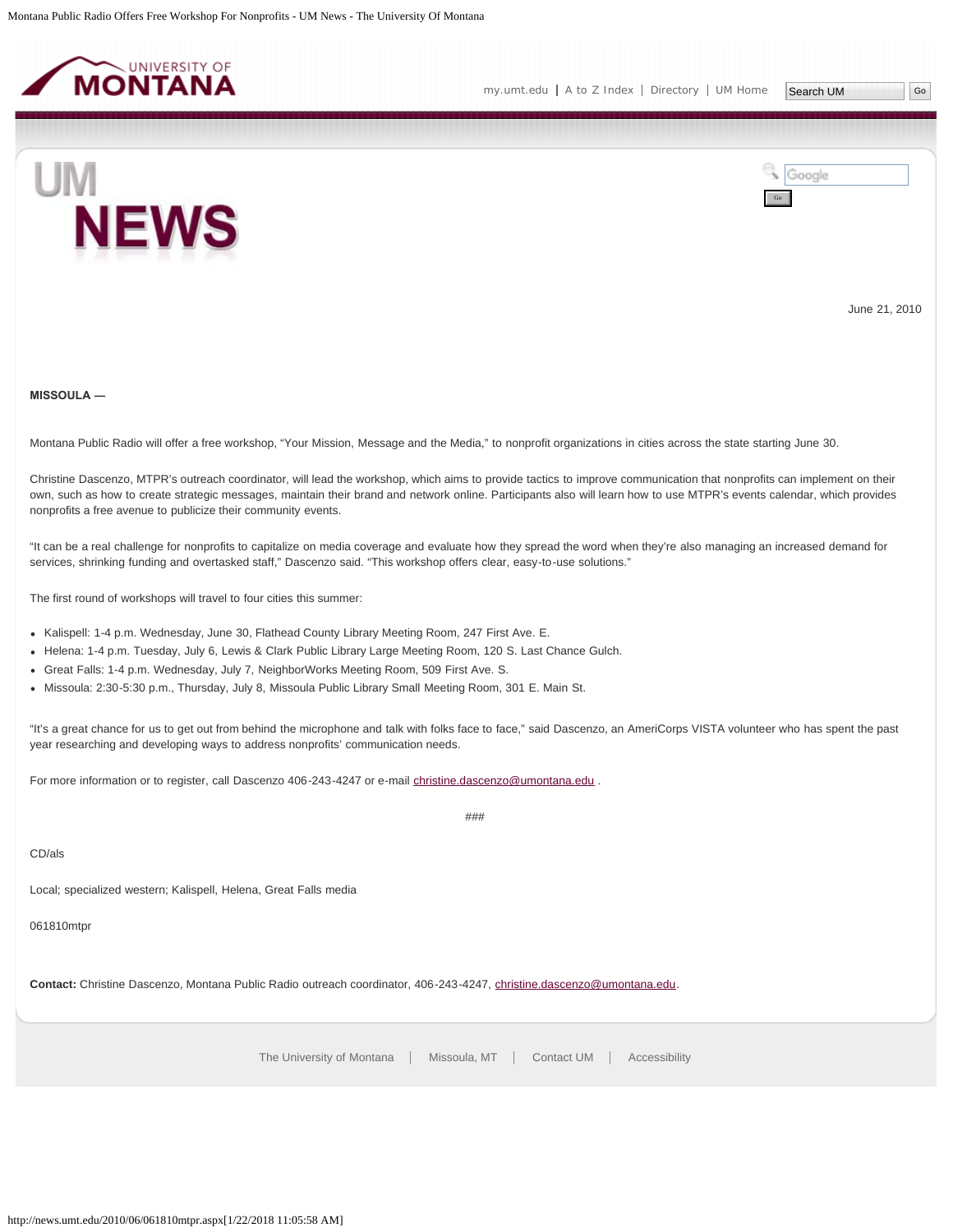<span id="page-19-0"></span>



June 17, 2010

#### **MISSOULA ―**

This summer, The University of Montana's Wilderness Institute undertakes its sixth year engaging citizen scientists in monitoring ecological and social impacts in designated wilderness and wilderness study areas.

From early July to late August, the Wilderness Institute will take small groups of volunteers on three- to five-day backpacking trips into the Ten Lakes Wilderness Study Area and adjacent roadless areas in the Kootenai National Forest, just south of the Canadian border near Eureka.

Volunteers learn about invasive species, native plants, monitoring methods, and the natural history and wildlife of the Ten Lakes area. This year's work will draw on volunteers from communities across northwestern Montana, and will provide the U.S. Forest Service more than 700 volunteer hours of collecting critical data on weeds and recreation impacts.

Trip dates and locations dates are:

- **Friday-Monday, July 2-5, Bluebird Basin:** Travel by St. Clair Peak to spectacular Bluebird and Paradise lakes and up into the beautiful Ten Lakes Scenic Area.
- **Friday-Sunday, July 9-11, Deep Creek Loop:** Hike around Mount Petery and along a portion of the Whitefish Divide Trail with views of the Flathead and Kootenai national forests.
- **Friday-Monday, July 16-19, Gibralter Ridge:** Traverse the scenic Gibralter Ridge from Big Therriault Lake to Grave Creek.
- **Thursday-Sunday, July 22-25, Stahl Peak:** Hike from Foundation Creek up past Mount Wam, looping around stunning Stahl Peak.
- **Friday-Tuesday, Aug. 6-10, Whitefish Divide Trail:** Hike Blue Sky Creek to Mount Locke, then traverse the Whitefish Divide Trail with breathtaking panoramic views.
- **Thursday-Monday, Aug. 19-23, Ten Lakes Scenic Area:** Traverse the heart of the Ten Lakes Scenic Area by majestic Poorman Mountain and the Wolverine lakes, returning via Therriault Pass.
- **Friday-Sunday, Aug. 27-29, Krinklehorn Pass:** Follow Williams Creek over a beautiful alpine pass, looping around Krinklehorn and Krag peaks.

For more information about the project or to volunteer, call 406-243-5361, e-mail [erik.leithe@cfc.umt.edu](mailto:erik.leithe@cfc.umt.edu) or visit the Wilderness Institute's website at[http://www.cfc.umt.edu/wi/citizen\\_science.html](http://www.cfc.umt.edu/wi/citizen_science.html) .

EL/js

###

Local, specialized western, Eureka media, Libby media, Flathead media

061710wild

**Contact:** Erik Leithe, UM Wilderness Institute outreach coordinator, 406-243-5361, [erik.leithe@cfc.umontana.edu](mailto:erik.leithe@cfc.umontana.edu).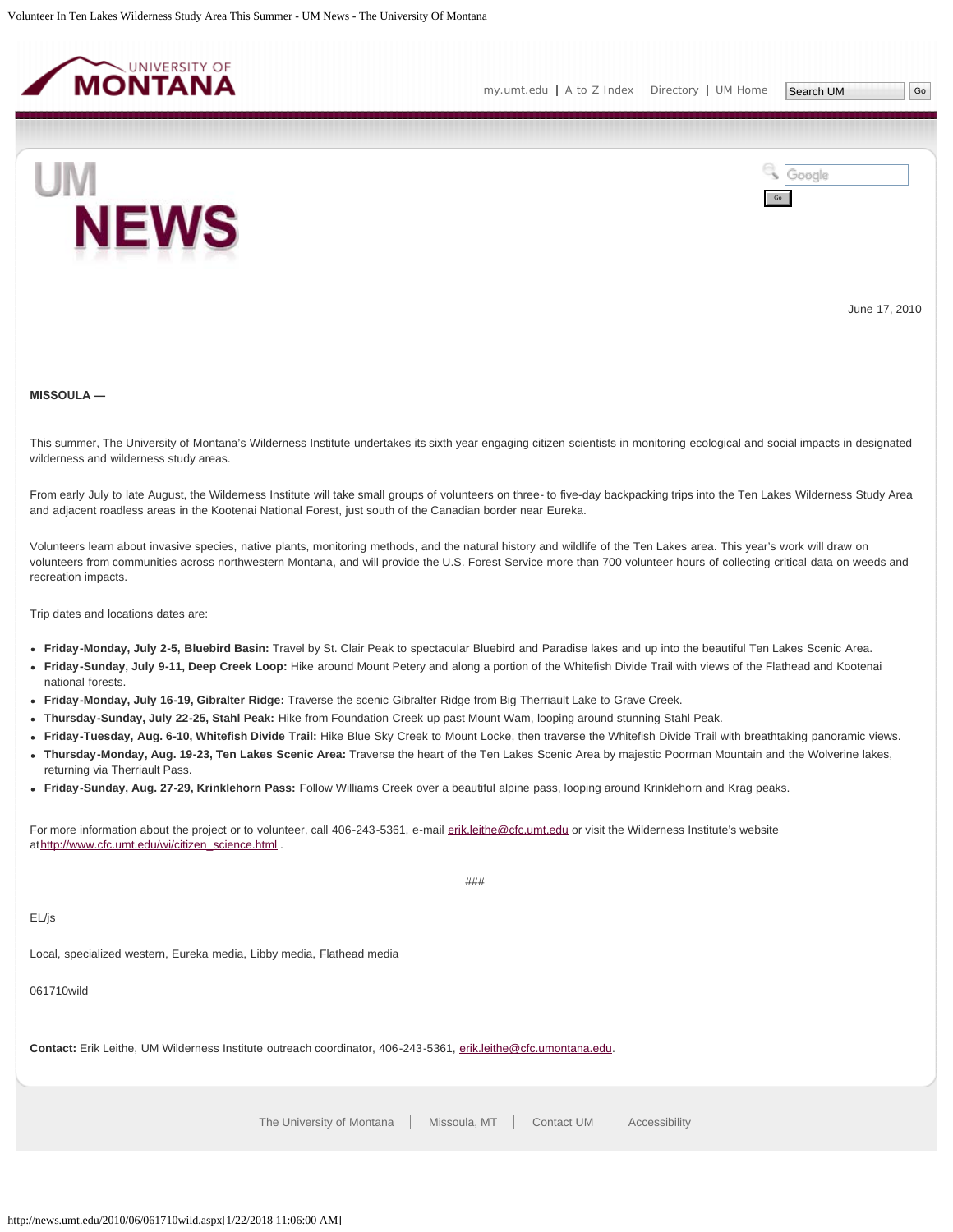<span id="page-20-0"></span>

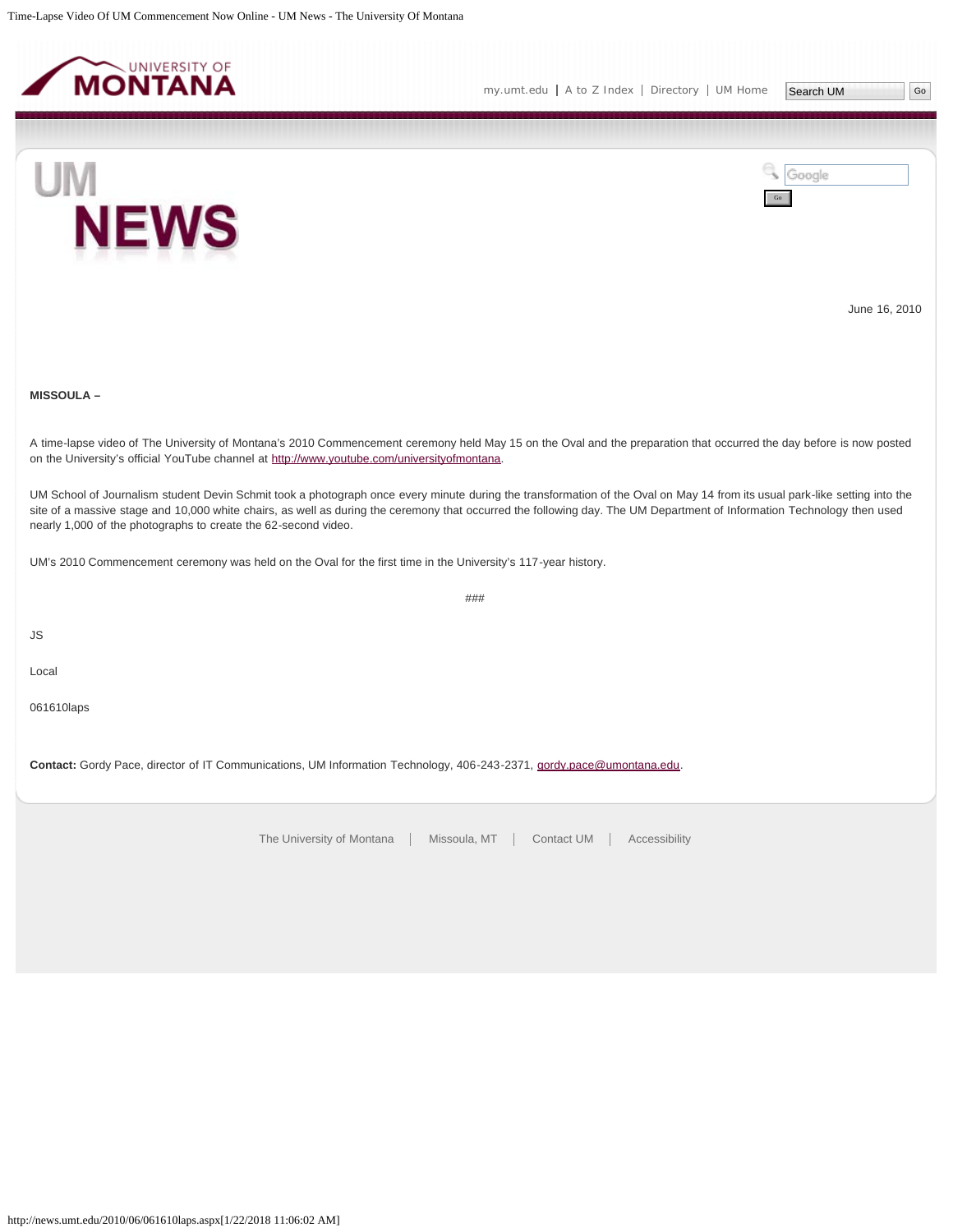<span id="page-21-0"></span>



June 16, 2010

**MISSOULA –**

Thousands of Americans representing U.S. demographic diversity will come together Saturday, June 26, to weigh in on the strategies the nation can take to ensure a strong economic recovery and a sustainable fiscal future.

"AmericaSpeaks: Our Budget, Our Economy" town meetings will take place at The University of Montana in Missoula and in cities across the nation linked by satellite and webcast technology.

The public is invited to join the town meeting at UM from 9:30 a.m. to 4 p.m. in the University Center. Participation is free, but seating is limited and registration is required online at [http://USABudgetDiscussion.org](http://usabudgetdiscussion.org/) or by calling 866-755-6263. The registration form also can be mailed to AmericaSpeaks, PO Box 623, Oxon Hill, MD 20750-0623 or faxed to 301-567-9553.

The public deliberation will be thoughtful and highly facilitated to produce recommendations that are grounded in the best information available. Participants will learn about the issue from experts, deliberate locally and share their ideas with others across the nation. They will use keypad polling and groupware computer technology to register their priorities.

"AmericaSpeaks" will work closely with a bipartisan group of economists and experts to develop choices that will be put before the public. A diverse national advisory committee representing experts and advocates from across the political spectrum will review the content and provide feedback. More information about the members of the national advisory committee is available online at [http://USABudgetDiscussion.org](http://usabudgetdiscussion.org/).

The project is made possible by a diverse group of private foundations, including the Peter G. Peterson Foundation, W.K. Kellogg Foundation, and John D. and Catherine T. MacArthur Foundation.

###

More information about "AmericaSpeaks" is online at [http://americaspeaks.org.](http://americaspeaks.org/)

BD

Local, state, tribal

061610econ

**Contact:** Daisy Patterson, UM Center for Natural Resources and Environmental Policy, 406-360-9204, [daisy@cnrep.org.](mailto:daisy@cnrep.org)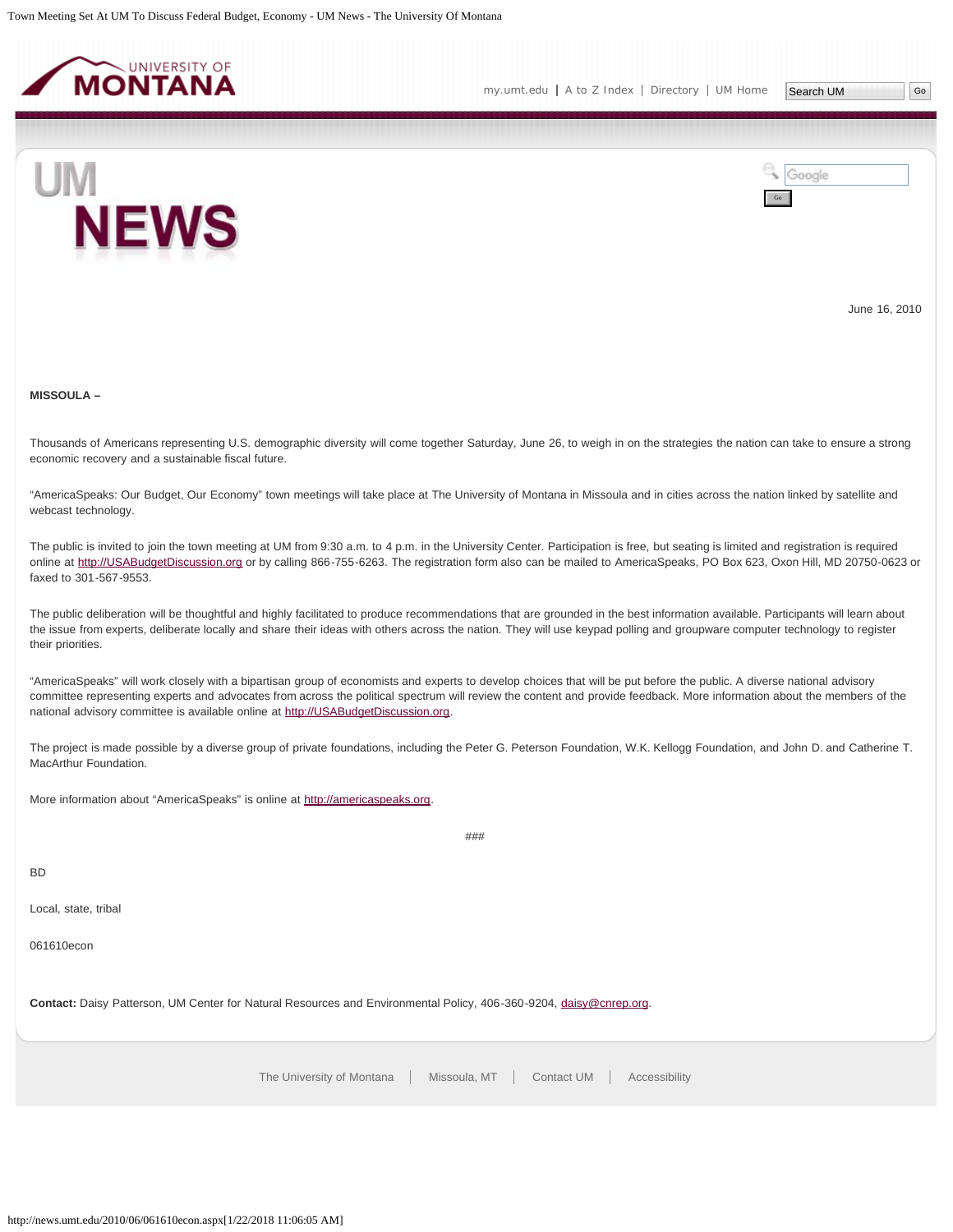<span id="page-22-0"></span>



June 16, 2010

# **MISSOULA –**

American Indian students entering grades 7 and 8 this fall are at The University of Montana this week for an INDigi-Biz 101 Summer Business Leaders Camp.

UM's School of Business Administration, in partnership with the American Indian Business Leaders, received a grant from the Montana GEAR UP program to conduct the weeklong camp that offers a comprehensive, hands-on academic program that immerses students in business, leadership and entrepreneurship.

The camp runs through Friday, June 18, at UM. Twenty-six Native American youth were selected from across the state to participate and learn about business from both an indigenous and contemporary perspective. Through a Native American lens, they will see snapshots of the business world, make friends with students from other tribes, and live and study in a university campus setting.

Members of UM's American Indian Business Leaders are serving as camp staff, advisers, and mentors – sharing their knowledge, experience and insight.

At the end of the week, students will attend a luncheon at the newly opened Payne Family Native American Center at UM to present their final projects to family, friends and local business people.

"We are proud to support and participate in the camp," said Don Luke, business banking specialist with Wells Fargo Bank in Missoula. "It offers an opportunity to nurture economic growth, innovation and the American dream."

The UM event is one of four camps this summer that provides a unique, reflective experience to geographically dispersed American Indian students interested in business and entrepreneurship, while using technology and enhancing their skills in financial literacy, business communication and marketing.

American Indian Business Leaders is a national nonprofit organization whose mission is to increase the representation of American Indians and Alaska Natives in business or entrepreneurship through education and leadership development opportunities. For more information, visit [http://www.aibl.org](http://www.aibl.org/) .

Following are the UM camp participants' names, tribe and middle school:

- Emilie Charlo (Salish), St. Ignatius
- Kourtney Chavez (Crow), Hardin
- Tiffany Clubfoote (Cheyenne), Lame Deer
- Erica Denney (Blackfeet), Heart Butte
- Elvin DogTakingGun (Blackfeet), Heart Butte
- Antonio Galaz, Hardin
- Greg Hall (Blackfeet), Browning
- Ashley Heavy Runner (Blackfeet), Browning
- Vernice Hugs (Crow), Hardin
- Tiana Iron Horse (Crow), Lodge Grass
- Alyssa LaMere (Chippewa Cree), Box Elder
- Tia Littlelight (Crow), Lodge Grass
- Calista Magpie (Cheyenne/Arapaho), St. Ignatius
- Isaac Manson (Navajo), Hardin
- Keaunna Mason (Crow), Hardin
- Joshua Nepoose (Chippewa Cree), Box Elder
- Tiauna New Breast (Blackfeet), Browning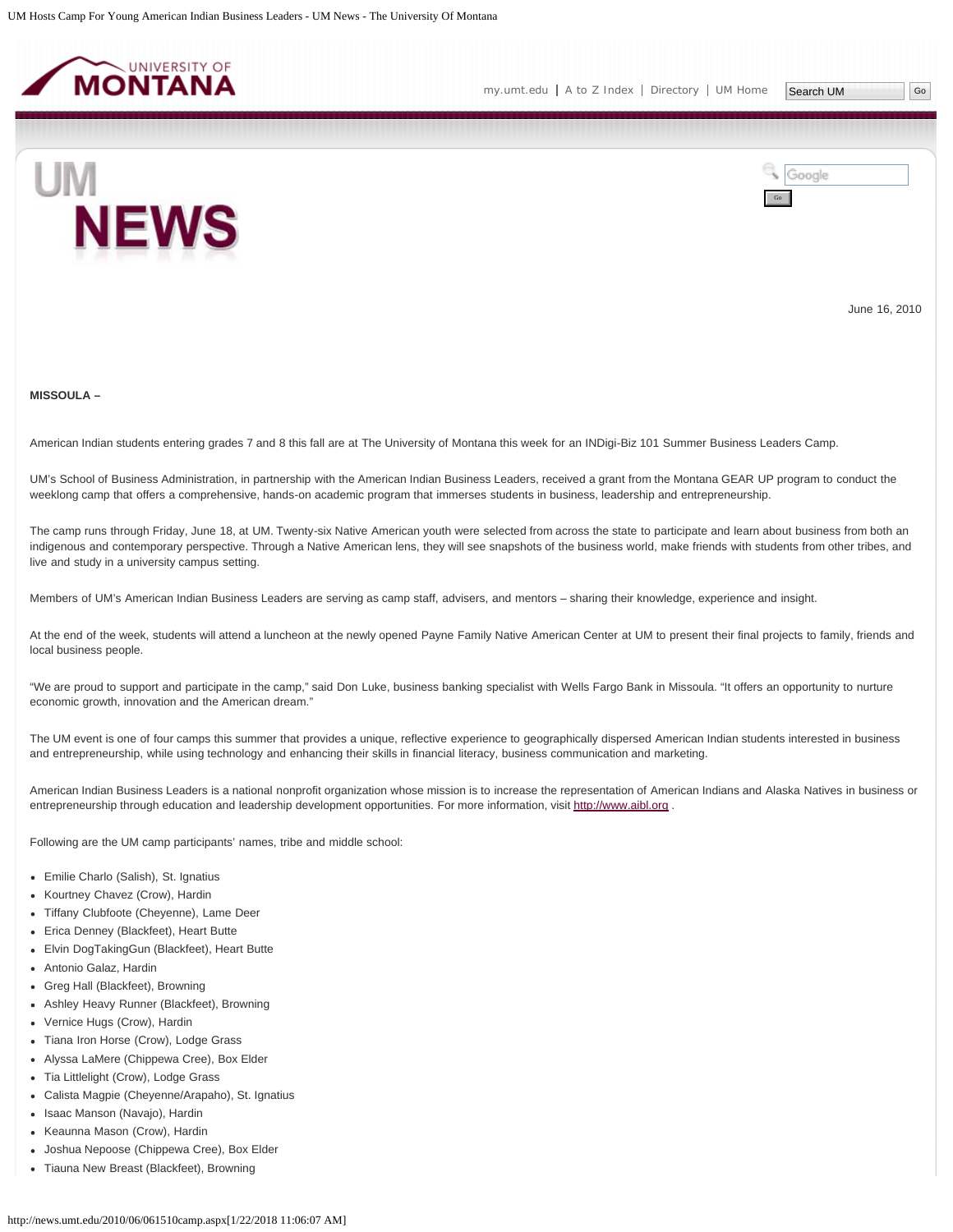UM Hosts Camp For Young American Indian Business Leaders - UM News - The University Of Montana

- Lia Rattler (Blackfeet), Browning
- Kyle Reed (Crow), Harding
- Brianna Skunkcap (Blackfeet), Browning
- Jaissa Spotted Wolf (Northern Cheyenne), Lame Deer
- Dana Sutherland (Crow), Box Elder
- Jude The Boy (Chippewa Cree), Box Elder
- Franklin Two Bulls (Crow/Sioux), Hardin
- Thane WolfChief (Chippewa Cree), Box Elder
- Logan Williamson (Blackfeet), Heart Butte
- ShyAnna Willson (Crow), Hardin

###

MS/bd

Local, tribal

061510camp

**Contact:** Maurice "Mo" Smith, executive director, American Indian Business Leaders, 406-396-5442, [maurice.smith@aibl.org](mailto:maurice.smith@aibl.org).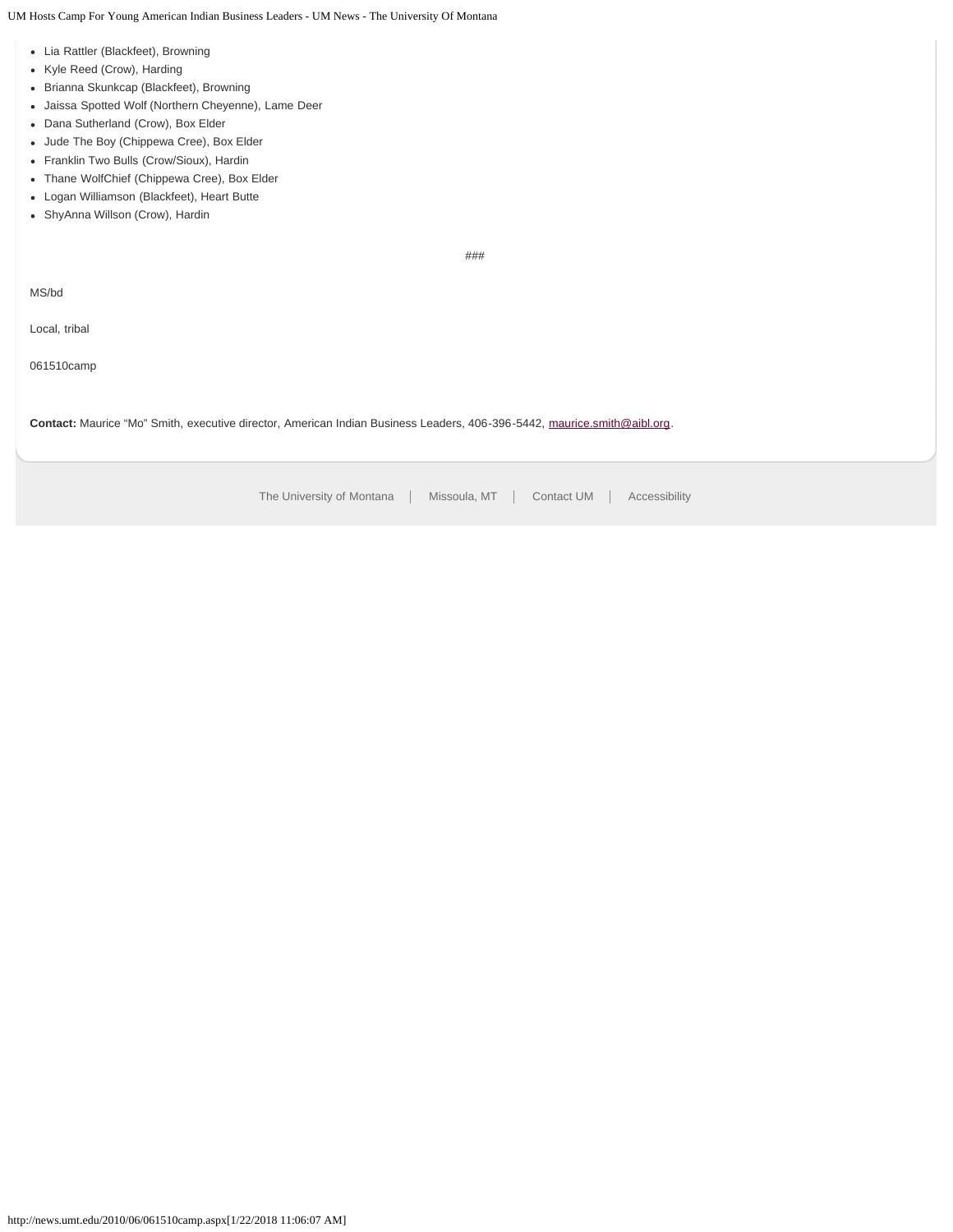<span id="page-24-0"></span>



June 14, 2010

#### **MISSOULA –**

Calling it a "big Montana night," filmmakers from MontanaPBS and students from The University of Montana and Montana State University won Emmys in 10 different categories at the Northwest Regional Emmy Awards held June 5.

MontanaPBS productions "Never Long Gone: The Mission Mountain Wood Band Story" and "Before There Were Parks: Yellowstone and Glacier through Native Eyes" each won two Emmys. MontanaPBS also won Emmys for "A Conversation with Walter," a program about Walter Bruening of Great Falls, one of the world's oldest men at 113, and "Playing for the World: The 1904 Indian Girls Basketball Team," a program about an all-girl basketball team from Fort Shaw.

Winning UM programs were unique in the topics they tackled, said Department of Radio-Television Associate Professor Denise Dowling.

The UM student-produced documentary "Unspoken: Voices of Suicide in Montana" received the award in the News-Long Form category. Dowling and UM Adjunct Professor Gita Saedi-Kiely were faculty advisers for the documentary. Produced by 16 UM students last year, the documentary has received acclaim from suicide prevention experts and has been used in seminars around the nation.

UM aslo won a student Emmy in the News-Short Form category for "Lissie's Luv Yums," a profile of a small dog biscuit company run by a woman with developmental disabilities because of fetal alcohol syndrome. Dowling and UM Department of Radio-Television Chair Ray Ekness advised.

MSU student filmmakers took Emmys as double winners in the entertainment category for "Terry 407: Montana Fare" and "Disturbance."

MontanaPBS winning productions and their Emmy categories are:

- "Never Long Gone: The Mission Mountain Wood Band Story" Director of a Program and Editor of a Program categories: Michael Ballard and Shasta Grenier.
- "Before There Were Parks: Yellowstone and Glacier Through Native Eyes" Historic/Cultural-Program Special category: Aaron Pruitt, executive producer; Charles Dye, producer/director; Chris Seifert, executive producer; Drew Jenkins, executive producer. Photographer-Program category: Rick Smith.
- "A Conversation with Walter" Interview/Discussion-Program Special category: Gus Chambers, producer; Kagan Yochim, producer.
- "Playing for the World: The 1904 Indian Girls Basketball Team" Writer-Program category: John Twiggs.

Montana winners in the Northwest Regional College Student Awards of Excellence were:

- "Unspoken: Voices of Suicide in Montana," UM Department of Radio-Television News-Long Form category: Breanna Roy, producer; Badria Al-Abdullah, Lindsay Alvestad, Melissa Berry, Samantha Bury, Owen Brown, Amanda Ferrucci, Kelly Hanson, Kris Hanson, Teal Kenny, Rob Norton, Caitlin Mallory, Noel Pederson, Liam Scholey, Allyson Weller, Jordan Treece. Denise Dowling and Gita Saedi Kiely, advisers.
- "Lissie's Luv Yums," UM Department of Radio-Television News-Short Form category: Ashley Korslien, producer; Dustin "Buddy" Cowart, producer. Denise Dowling and Ray Ekness, advisers.
- "Terra 407: Montana Fare," MSU School of Film & Photography Entertainment category: Jaime Jelenchick Jacobsen, producer; Andy Adkins, series producer; Daniel Schmidt, series producer; Dawson Dunning, cinematographer; Scott Stebbins, music composer. Theo Lipfert, Dennis Alg, Walter Metz and Philip Savoie, advisers.
- "Disturbance," MSU School of Film & Photography Entertainment category: Jeremy Roberts, producer/cinematographer. Philip Savoie, adviser.

MontanaPBS is a collaborative service of UM and MSU with stations in Missoula and Bozeman. This year, personnel from MontanaPBS received 14 Emmy nominations. For more information about MontanaPBS go online to [http://www.montanapbs.org](http://www.montanapbs.org/) .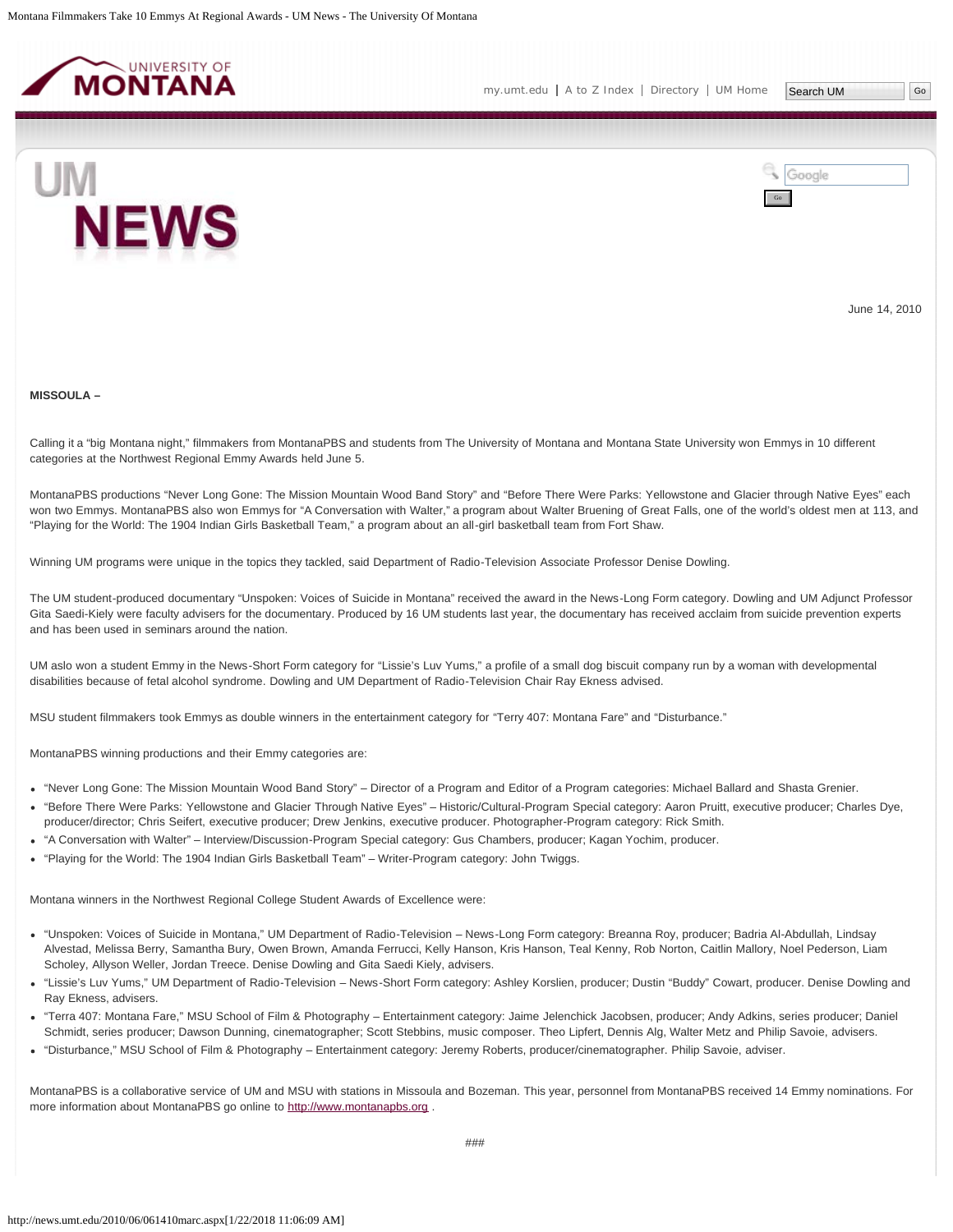Montana Filmmakers Take 10 Emmys At Regional Awards - UM News - The University Of Montana

CS/bd

Local, campus

061410marc

**Contact:** William Marcus, director, UM Broadcast Media Center, 406-243-4154, [william.marcus@umontana.edu;](mailto:william.marcus@umontana.edu) Aaron Pruitt, MontanaPBS director of programming, 406 994-5021, [aaron\\_pruitt@montanapbs.org](mailto:aaron_pruitt@montanapbs.org).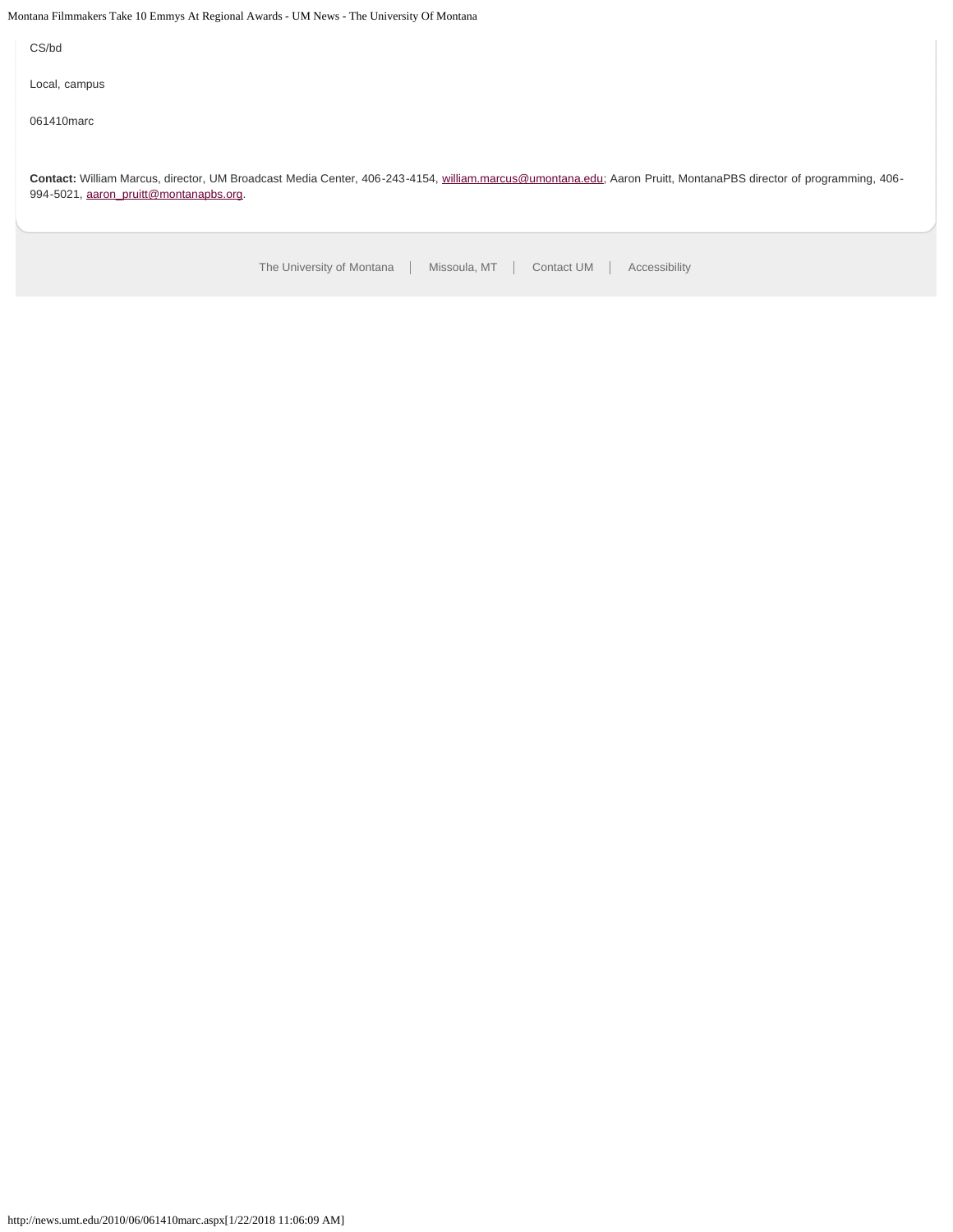<span id="page-26-0"></span>



June 14, 2010

**MISSOULA ―**

UM

Registration is now open for "MOLLI Summer Adventures in Science: Connecting the Circle," a summer camp for children ages 6 through 12 and their grandparents hosted by the Osher Lifelong Learning Institute at The University of Montana.

The science day camp will run from 9 a.m. to 4 p.m. Monday and Tuesday, July 12-13, in the Skaggs Building at UM. Participants will learn from one another in scientific exploration through classroom and field experiences, starting with "Magic with Chemistry" with Professor Garon "G. Wiz" Smith. Participants also can sign up for one of these remaining courses:

- "Wild Weather Wonders," Jessie Gajewski, spectrUM Discovery Area educator.
- "Art and the Brain," Christopher Comer, UM biology professor and dean of the College of Arts and Sciences.
- "Backyard Biology," Allison Perkins, Ph.D., community educator.

Tuition is \$100 per pair and includes a \$20 MOLLI membership, which extends through June 2011. Need-based tuition waivers are available by calling UM Continuing Education at 406-243-2905. For full course descriptions, information about instructors and registration forms, go online to <http://www.umt.edu/ce/plus50> .

MOLLI will collaborate with spectrUM and use a grant from the National Science Foundation's Office of Experimental Program to Stimulate Competitive Research to host the camp.

###

For more information, call MOLLI's Dannette Fadness at 406-243-2905 or e-mail [dannette.fadness@umontana.edu](mailto:dannette.fadness@umontana.edu) .

DF/als

Local, dailies, specialized western

061010camp

**Contact:** Dannette Fadness, Osher Lifelong Learning Institute at UM, 406-243-2905, [dannette.fadness@umontana.edu.](mailto:dannette.fadness@umontana.edu)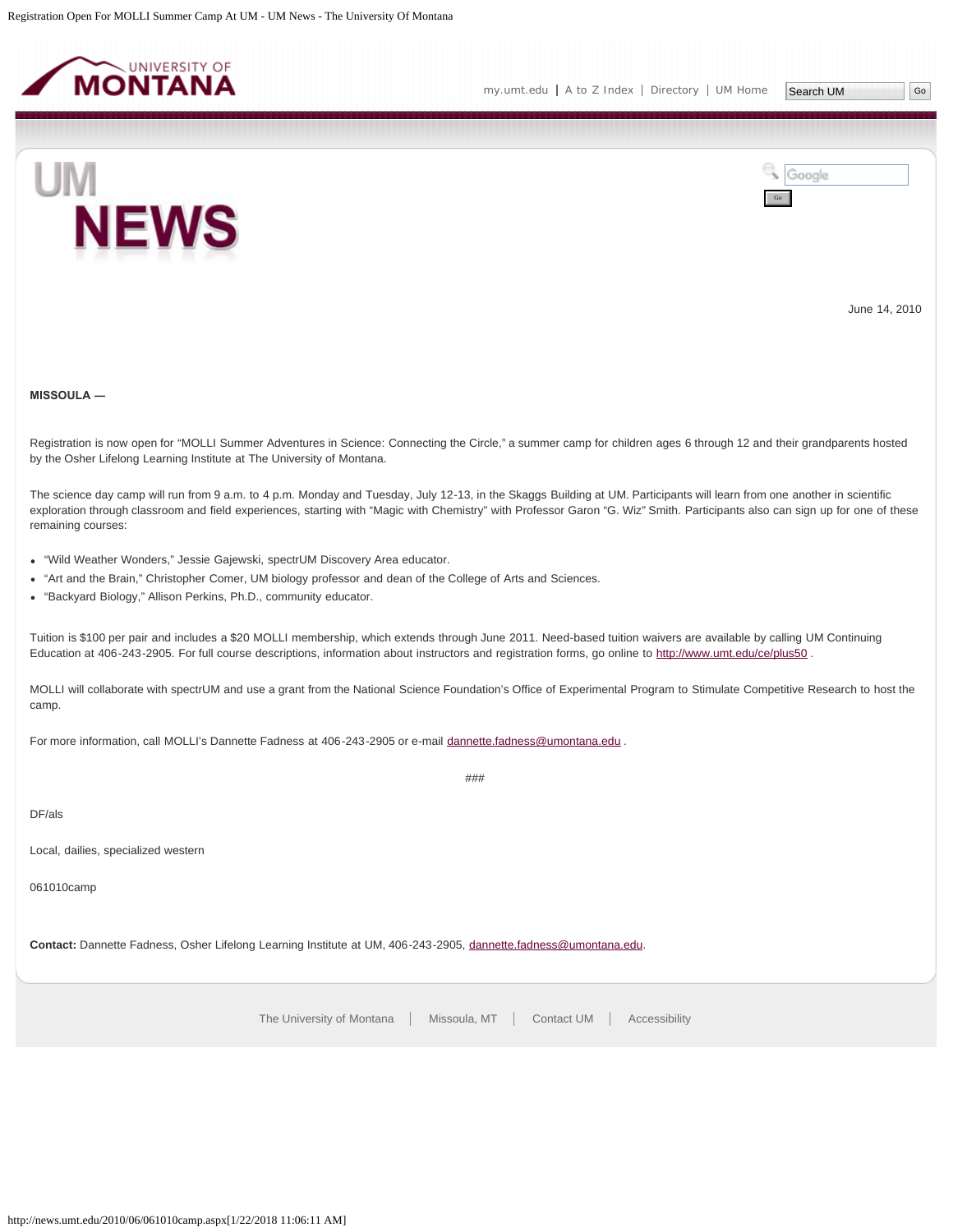<span id="page-27-0"></span>



June 11, 2010

# **MISSOULA –**

The University of Montana Forum for Living with Appropriate Technology (UM FLAT) is a featured site on the "Sustainability: Options for Everyone" tour from noon to 5 p.m. Saturday, June 12, in Missoula.

Those who participate in the tour will see nine Missoula residences and learn how to implement sustainable practices in their own lives.

UM FLAT, a student-run demonstration home located at 633 S. Fifth St. E. in Missoula, illustrates the practicality of sustainable living with the goal of encouraging the development of efficient and affordable homes. The tour is a chance to see current innovations at the UM FLAT, such as the expanded permaculture garden, real-time energy monitoring system, and use of passive solar techniques and natural light.

The annual tour, hosted by homeWORD, offers several transportation options, including a guided bus tour at \$25 per person, a moped tour at \$20 per person, and bike and walking tours at \$10 per person. The bike and walking tours are free for kids 12 and under.

Tickets and more information about all tour options are available on homeWORD's website at <http://homeword.org/2010sustainabilitytours.htm> .

For more information about UM FLAT, visit <http://www.umt.edu/umflat>, call project coordinator Derek Kanwischer at 406-579-3244 or e-mail [umflat@gmail.com](mailto:umflat@gmail.com) .

###

BD

Local, specialized western

061110flat

**Contact:** Derek Kanwischer, UM FLAT project coordinator, 406-579-3244, [umflat@gmail.com.](mailto:umflat@gmail.com)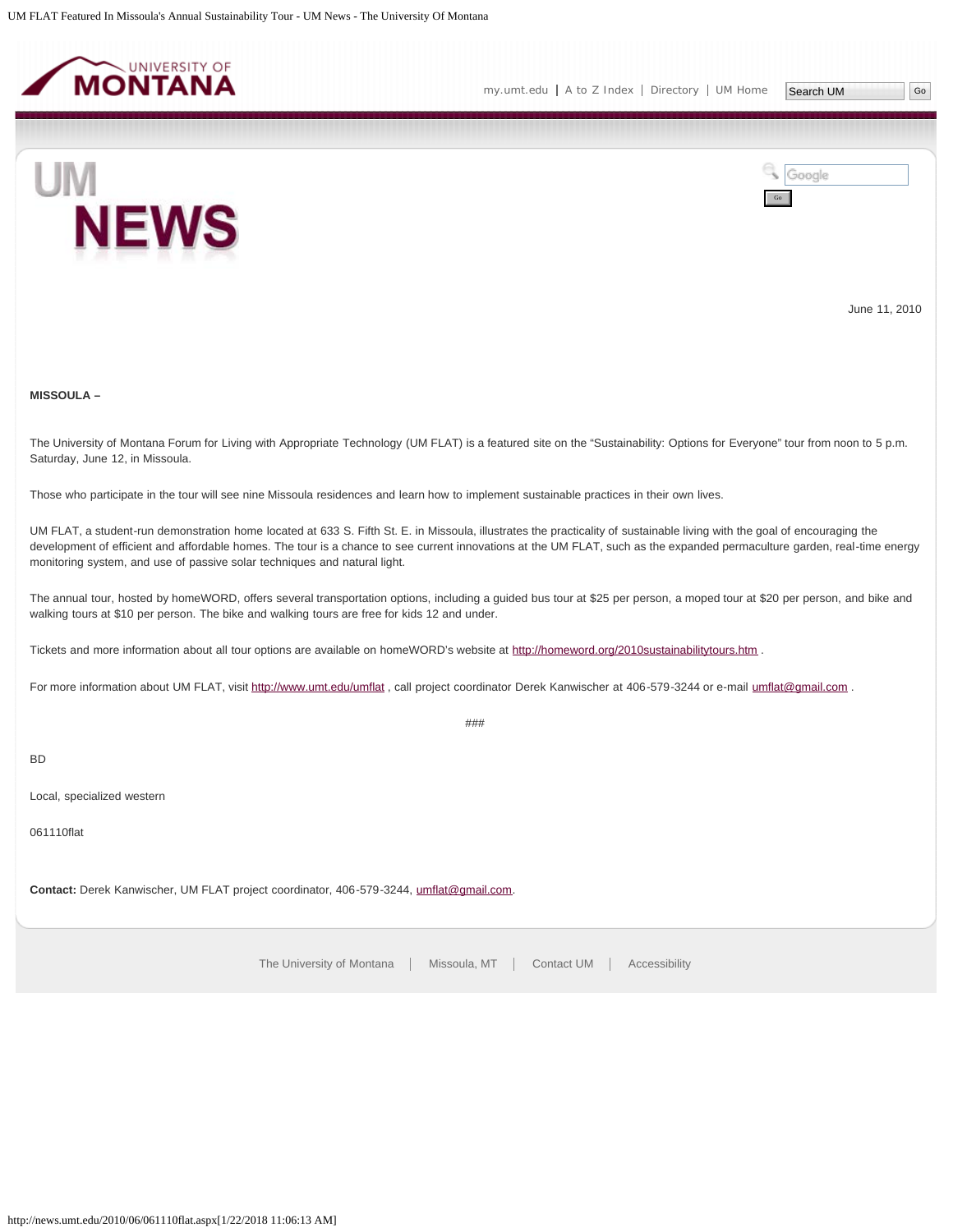<span id="page-28-0"></span>



June 11, 2010

**MISSOULA –**

William Farr, author of "Julius Seyler and the Blackfeet," will present "Julius Seyler: An Impressionist Painter in Glacier National Park" on Thursday, June 24, at The University of Montana.

The presentation, which is hosted by the Montana Museum of Art & Culture and is free and open to the public, begins at 7 p.m. in the Montana Theatre of UM's Performing Arts and Radio/Television Center.

Farr is associate director of the humanities and culture at UM's O'Connor Center for the Rocky Mountain West and a UM history professor. He has written extensively on Seyler, whom he first encountered while on vacation in Vienna, Austria, after recognizing Amskapi Pikuni (Blackfeet) portraits from Montana and Glacier National Park.

His presentation will examine the relative obscurity of the important artist, his aesthetic style and his relationship to and adoption into the tribe.

The event is held in conjunction with the "Glacier National Park Centennial Exhibition," which is at MMAC through Aug. 7. The exhibition celebrates Glacier National Park's strong aesthetic legacy as seen through the traditions of the Amskapi Pikuni and the artist patronage of the Great Northern Railway. Works of Seyler are included in the exhibition, which also features Winold Reiss, Elizabeth Lochrie, Carl Link, John Fery, Edward S. Curtis, Tomer J. Hileman and Roland Reed.

MMAC is located in UM's PAR/TV Center. Summer hours are 11 a.m. to 3 p.m. Wednesday through Saturday. A \$5 donation is suggested, and free parking is available near the northeast corner of the center.

###

For more information about Farr's presentation or the exhibition, call 406-243-2019 or go online to the museum's website at <http://www.umt.edu/montanamuseum> .

BD

Local, specialized western

061010mmac

**Contact:** Barbara Koostra, director, Montana Museum of Art and Culture, 406-243-2019, [barbara.koostra@mso.umt.edu](mailto:barbara.koostra@mso.umt.edu).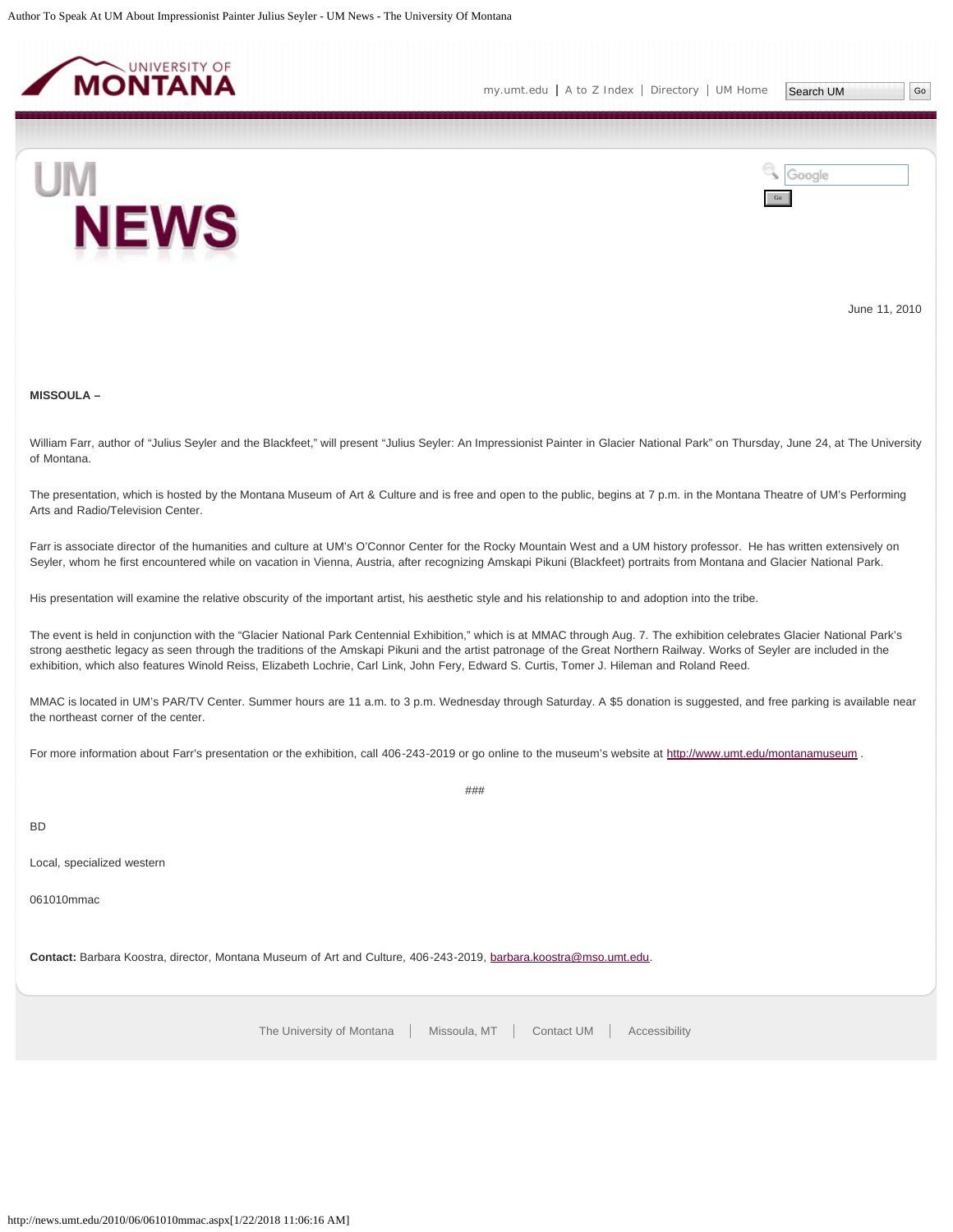<span id="page-29-0"></span>

Go

Google





June 10, 2010

**MISSOULA –**

The Confucius Institute at The University of Montana will host a 2010 Summer Camp to China designed for high school students. The trip will take place July 26-Aug. 10 in Beijing and Xi'an.

Students who are interested in China and Chinese culture will have the opportunity to climb the Great Wall, taste authentic Chinese food, learn Mandarin Chinese and more. They only need to pay the round-trip airfare from Missoula to Beijing, the visa application fee and international insurance. All other expenses in China will be paid by the Confucius Institute.

Participants will study Chinese language and culture in traditional classrooms. They will visit famous historical sites and learn paper-cutting, calligraphy, brush painting, the tea ceremony, martial arts and much more.

Applications for the trip must be submitted by Sunday, June 20. To download the application, go online to <http://www.umt.edu/mansfield/ci/visitingChina.aspx> . Students should submit the application with a letter of introduction that states why they want to join the camp, and they will need a letter of recommendation from a teacher.

Applications should be mailed to China Summer Camp Application, Confucius Institute at UM, Maureen and Mike Mansfield Center, The University of Montana, Missoula, MT 59812.

###

For information about airfares and visa applications, students can call Suhan Chen at 406-243-2895 or e-mail [suhan.chen@mso.umt.edu](mailto:suhan.chen@mso.umt.edu) .

BD

Local, state

061010trip

**Contact:** Suhan Chen, assistant director, the Confucius Institute at UM, 406-243-2895, [suhan.chen@mso.umt.edu.](mailto:suhan.chen@mso.umt.edu)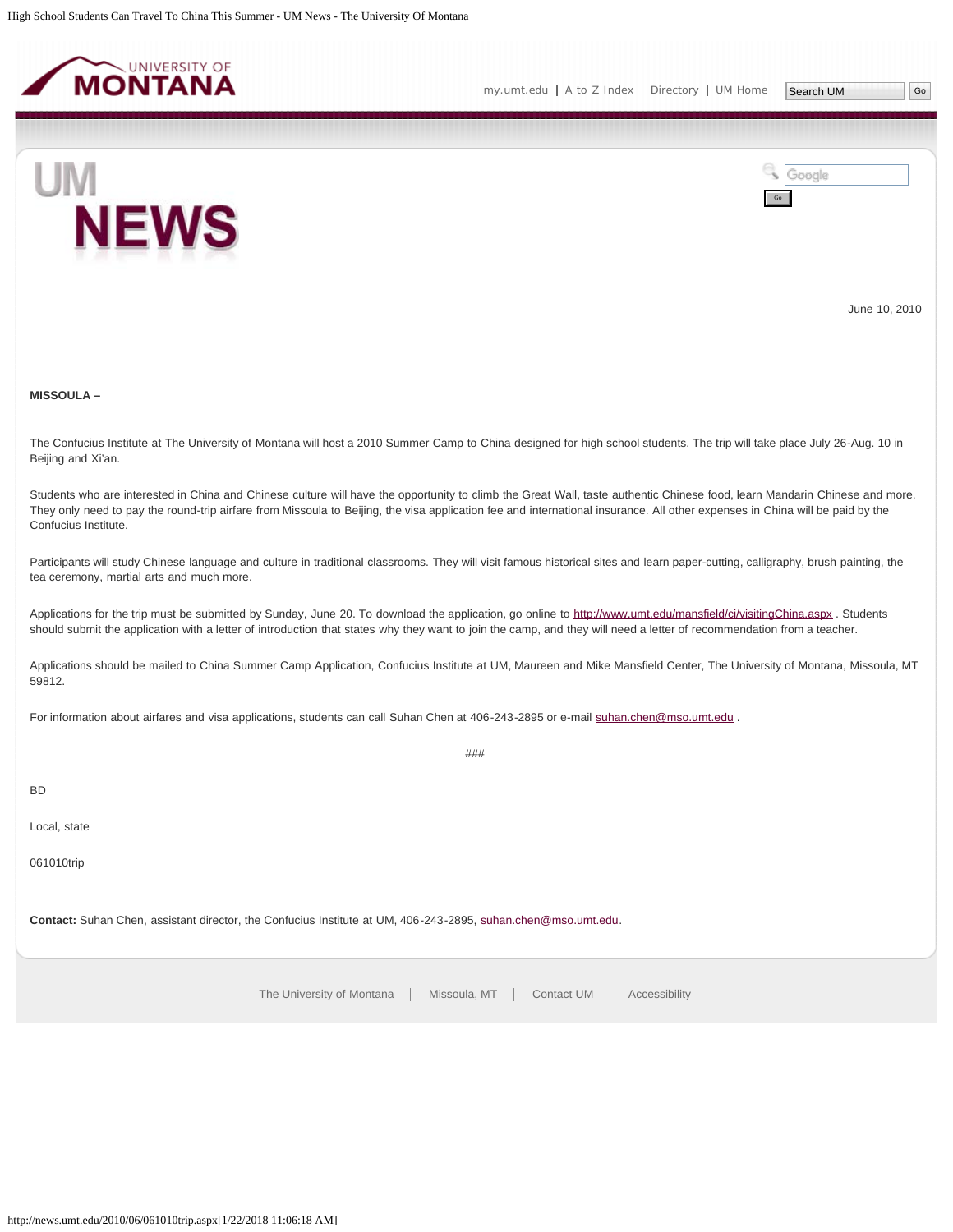<span id="page-30-0"></span>



June 10, 2010

# **MISSOULA –**

The Confucius Institute at The University of Montana will offer area children an opportunity to learn Chinese folk crafts at two weeklong summer camps to be held at the University Center.

Kids who attend the camps will learn Chinese calligraphy and how to make Shanxi-style dough figures, a traditional stuffed tiger, decorative appliqués and Tibetan wrapped ornaments. The camps are designed for elementary- through middle school-aged students.

The Confucius Institute now is accepting applications for Kids Camp 1 to be held from 10 a.m. to noon Monday through Friday, June 21-25, and for Kids Camp 2, which will take place from 10 a.m. to noon July 19-23. Space is limited to 15 students per camp, and registration is first-come, first-served.

The cost to attend a camp is \$75 per child, which includes all materials. The deadline to apply for the June camp is Thursday, June 17. The registration deadline for the July camp is Thursday, July 15. Late registration may be accepted on a space-available basis.

The institute also will offer a Parent & Child Crafts Workshop from 10 a.m. to noon Saturday, Aug. 7, at the University Center. The workshop costs \$20 per family and will be limited to 15 families. Registration, which also is first-come, first-served, will be open through Aug. 6.

###

To apply or for more information about the camps and the workshop, go online to <http://www.umt.edu/mansfield/ci/culturalLectures.aspx>, call 406-243-2895 or email[suhan.chen@mso.umt.edu](mailto:suhan.chen@mso.umt.edu) .

BD

Local, specialized western

061010chna

**Contact:** Suhan Chen, assistant director, the Confucius Institute at UM, 406-243-2895, [suhan.chen@mso.umt.edu.](mailto:suhan.chen@mso.umt.edu)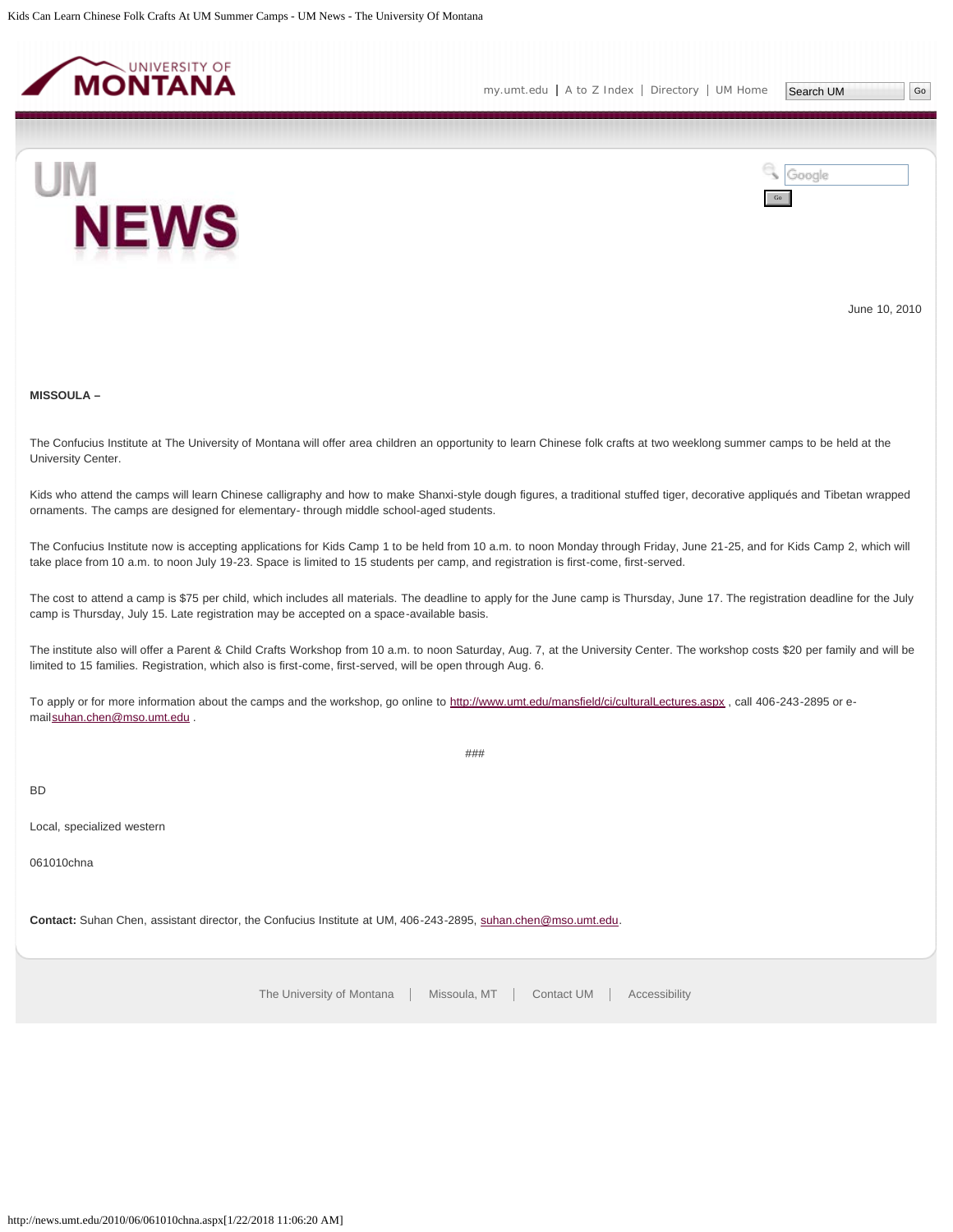<span id="page-31-0"></span>



June 10, 2010

**MISSOULA –**

The University of Montana Presidential Search Advisory Committee has completed initial candidate screening. Further screening will take place this summer, with campus interviews of finalists targeted for early September.

The committee is searching for the successor to UM President George M. Dennison, who planned to retire after two decades at the helm. Dennison will serve until the next president – UM's 17th – is found.

"This search has attracted some amazing individuals," said Clayton Christian, Montana Board of Regents chair. "The schedule we have developed for the remaining stages of the search process should facilitate broad participation in the campus interviews of finalists at the beginning of fall semester."

###

For more information, visit the "UM Presidential Search and Transition 2010" website at <http://www.umt.edu/potumsearch> , call Christian at 406-728-1500 or email [clayton@stewartmt.com](mailto:clayton@stewartmt.com) .

CBS

Local, dailies, specialized western

061010pres

Contact: Clayton Christian, Montana Board of Regents chair, 406-728-1500, [clayton@stewartmt.com.](mailto:clayton@stewartmt.com)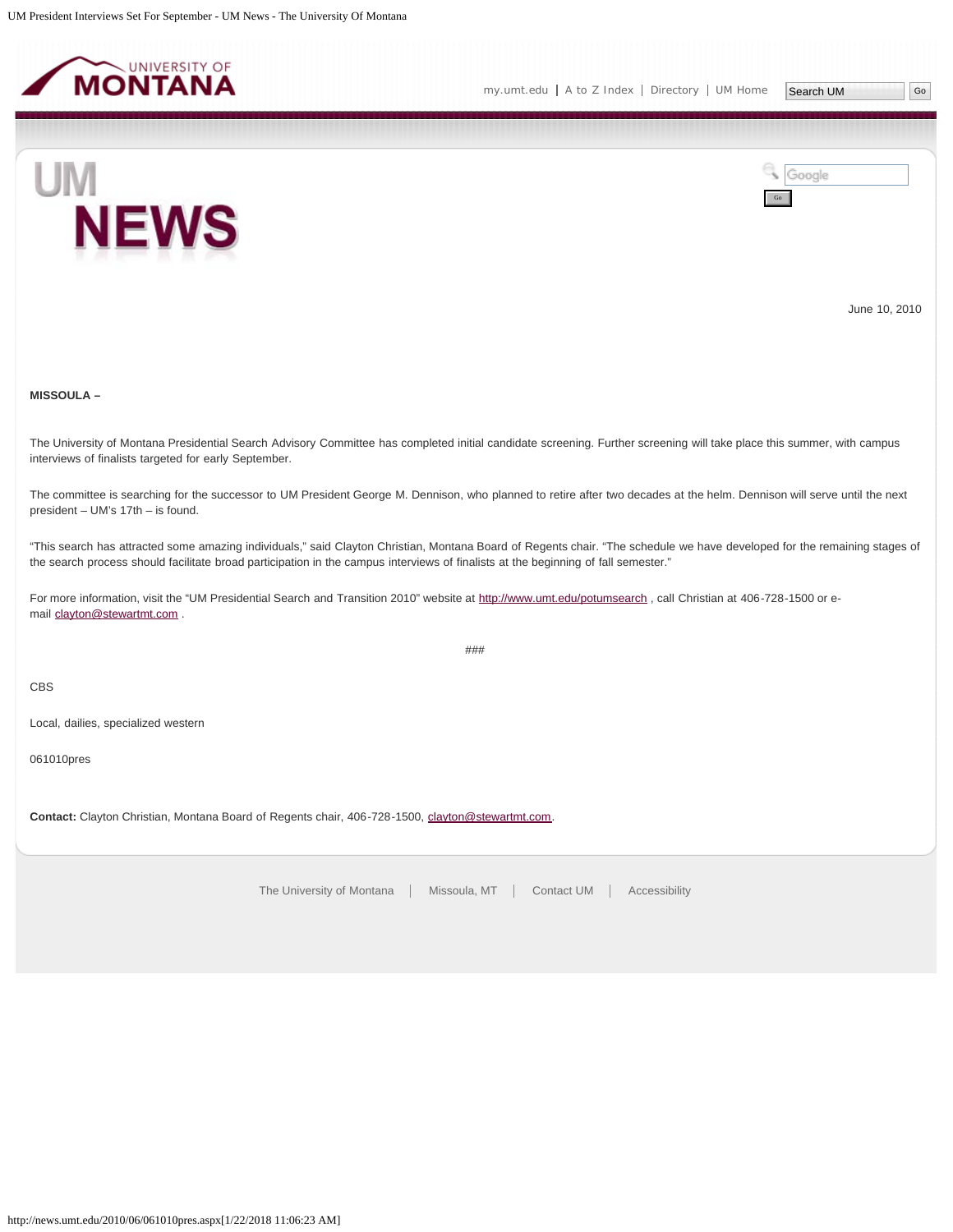<span id="page-32-0"></span>



June 10, 2010

**MISSOULA –**

The University of Montana and public schools in Missoula County will offer a free opportunity this month for high school girls to explore science, technology, engineering and mathematics and to experience college life at UM.

Registration for the Summer 2010 Science, Technology, Engineering, Mathematics Experience (STEM) is now open, and space is limited. The program is for girls who will enter their junior year next fall. The 2010 STEM Experience will take place from 9 a.m. to 8 p.m. Thursday and Friday, June 17-18, at UM's Phyllis J. Washington College of Education and Human Sciences.

The two-day program, created by math and science teachers from Missoula schools countywide and UM faculty members, is designed to give girls a greater awareness of skills needed to be successful in the 21st century through research-based, hands-on activities. The girls also will learn about campus life and what to expect when they attend college.

STEM participants can solve a mysterious crime scene investigation using state-of-the-art laboratories and forensic equipment, put a lab coat and rubber gloves on and see firsthand how we breathe, learn about some of the chemical processes that allow our bodies to function, use global positioning systems to navigate the UM campus, design a robot, explore scuba diving and more.

###

All participants will receive a UM gift bag, school supplies and other surprises to keep for the new school year. Lunch and dinner will be provided each day.

For more information or to apply, call Tricia Parrish at 406-243-4405 or e-mail [tricia.parrish@mso.umt.edu](mailto:tricia.parrish@mso.umt.edu) .

BD

Local

060910stem

**Contact:** Tricia Parrish, UM Phyllis J. Washington College of Education and Human Sciences, 406-243-4405, [tricia.parrish@mso.umt.edu.](mailto:tricia.parrish@mso.umt.edu)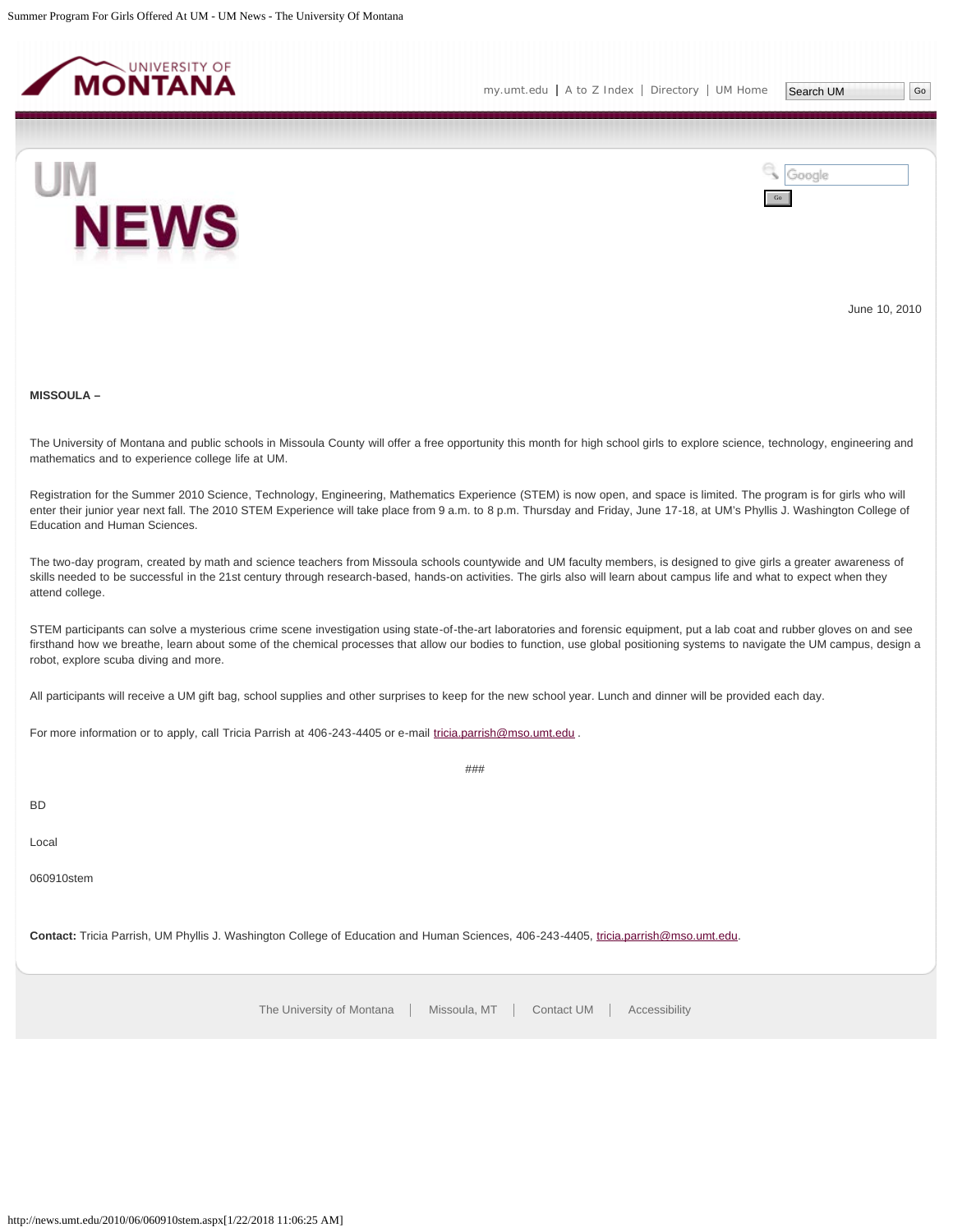<span id="page-33-0"></span>



June 08, 2010

#### **MISSOULA –**

The National Science Foundation's Directorate for Education and Human Resources has selected The University of Montana Paleo Exploration Project's "DinoMap: Spatial Analysis of Fossil Finds in the Northern Plains" as one of its 69 Highlights for 2010.

Highlights showcase exceptional NSF presentations and serve to inform a diverse national constituency about the projects' work and impacts.

Led by UM College of Arts and Sciences associate researcher Heather Almquist and geosciences Professor George Stanley, who directs the University's Paleontology Center, the Paleo Exploration Project engaged K-12 teachers and middle school students from eastern Montana in the use of geographic information systems as a paleontological prospecting tool.

The novel approach resulted in the discovery of important dinosaur fossils, as well as many reptiles, invertebrates and plants. Participants also discovered evidence of ancient environments, including rivers, swamps, beaches and shallow seas.

During a series of workshops, UM Paleontology Center staff provided teachers with background on eastern Montana's geologic history, formations and fossils. Professor Lisa Blank of UM's Phyllis J. Washington School of Education and Human Sciences used a curriculum customized for K-12 teachers with little computer experience to build their competence in geospatial technologies. Teachers then were able to use GIS to evaluate geologic formations, topography, land ownership and road access to identify sites with potential for significant fossil deposits.

"The crux of the program has been to give teachers the opportunity to take what they had learned in the workshops into an authentic, field-based summer research experience with University scientists and students," Almquist said. "The excitement around 'doing real science' was truly inspiring for teachers and students alike."

The experience helped participating teachers develop and implement technology-embedded, inquiry-based learning activities in their classrooms, and some have started to train and mentor peers in their school districts.

In addition to giving teachers new skills, the project piqued students' interest in science. It broadened participation of underrepresented groups in science and technology by focusing on teachers and students in an underserved region of the state.

Curriculum and outcomes of the Paleo Exploration Project are disseminated to education research and K-12 communities through national and international conferences and publications.

###

For more information about the project, go online to <http://itestlrc.edc.org/paleo-exploration-project-spatial-analysis-fossil-finds-northern-plains> or e-mail Almquist at[heather.almquist@umontana.edu](mailto:heather.almquist@umontana.edu) or Stanley at [george.stanley@umontana.edu](mailto:george.stanley@umontana.edu) .

BD

Local, state

060810palo

**Contact:** Heather Almquist, associate researcher, UM College of Arts and Sciences, 406-370-0139, [heather.almquist@umontana.edu.](mailto:heather.almquist@umontana.edu)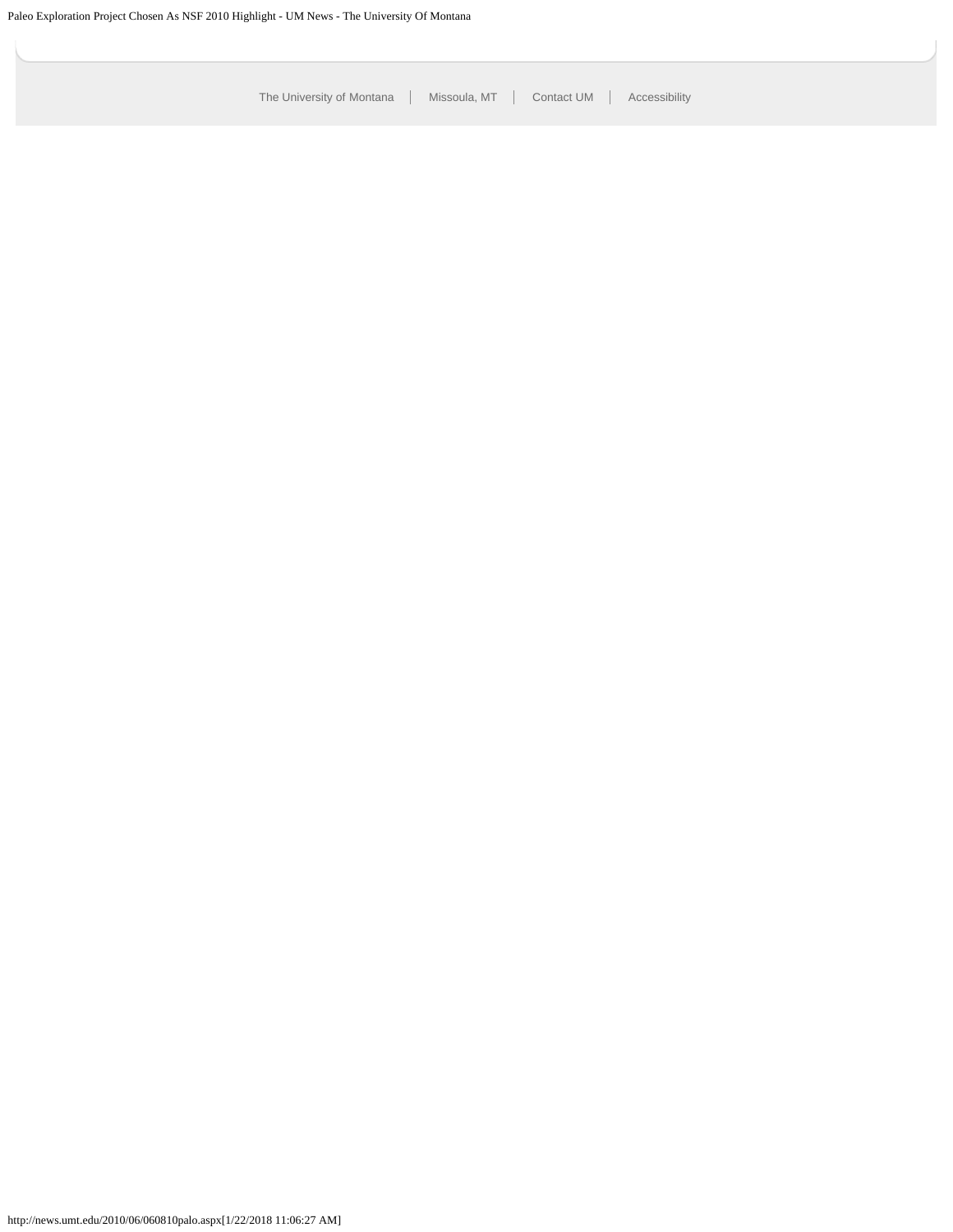<span id="page-35-0"></span>



June 08, 2010

**MISSOULA –**

A symposium and workshop this month at The University of Montana will examine the critical intellectual processes that training in the arts develops and the leadership role teachers play in the development of these skills.

"Leadership in Learning: Making and Thinking in the Arts" will run from 1:30 to 5:30 p.m. Tuesday, June 15, in the Masquer Theatre of UM's Performing Arts and Radio/Television Center.

The symposium and workshop, offered by UM's College of Visual and Performing Arts, will delve into habits of thinking, as well as processes of conceiving, developing, shaping and refining ideas and concepts as an essential part of training in the arts and how those processes deepen and strengthen critical, creative and layered thinking in all other domains.

Presenters are Ellen Winner, a professor of psychology at Boston College and senior research associate for Project Zero, an educational research group at Harvard University's Graduate School of Education, and UM Professor Randy Bolton, acting director in UM's School of Theatre & Dance and a co-founder of Creative Pulse, a program designed to develop master teachers in the arts, sciences and humanities.

The cost of the June 15 symposium and workshop is \$40. Office of Public Instruction credits are available. Graduate students can receive academic credit for participation in the full-week seminar, which will run June 15-21. For more information or to register, go online to <http://umt.edu/xls/summer/programs/creativepulse.aspx>, call Jessica Carter of UM Extended Learning Services at 406-243-6496 or e-mail [jessica.carter@mso.umt.edu](mailto:jessica.carter@mso.umt.edu) .

###

BD

Local, state

060810symp

**Contact:** Jessica Carter, UM Extended Learning Services, 406-243-6496, [jessica.carter@mso.umt.edu](mailto:jessica.carter@mso.umt.edu).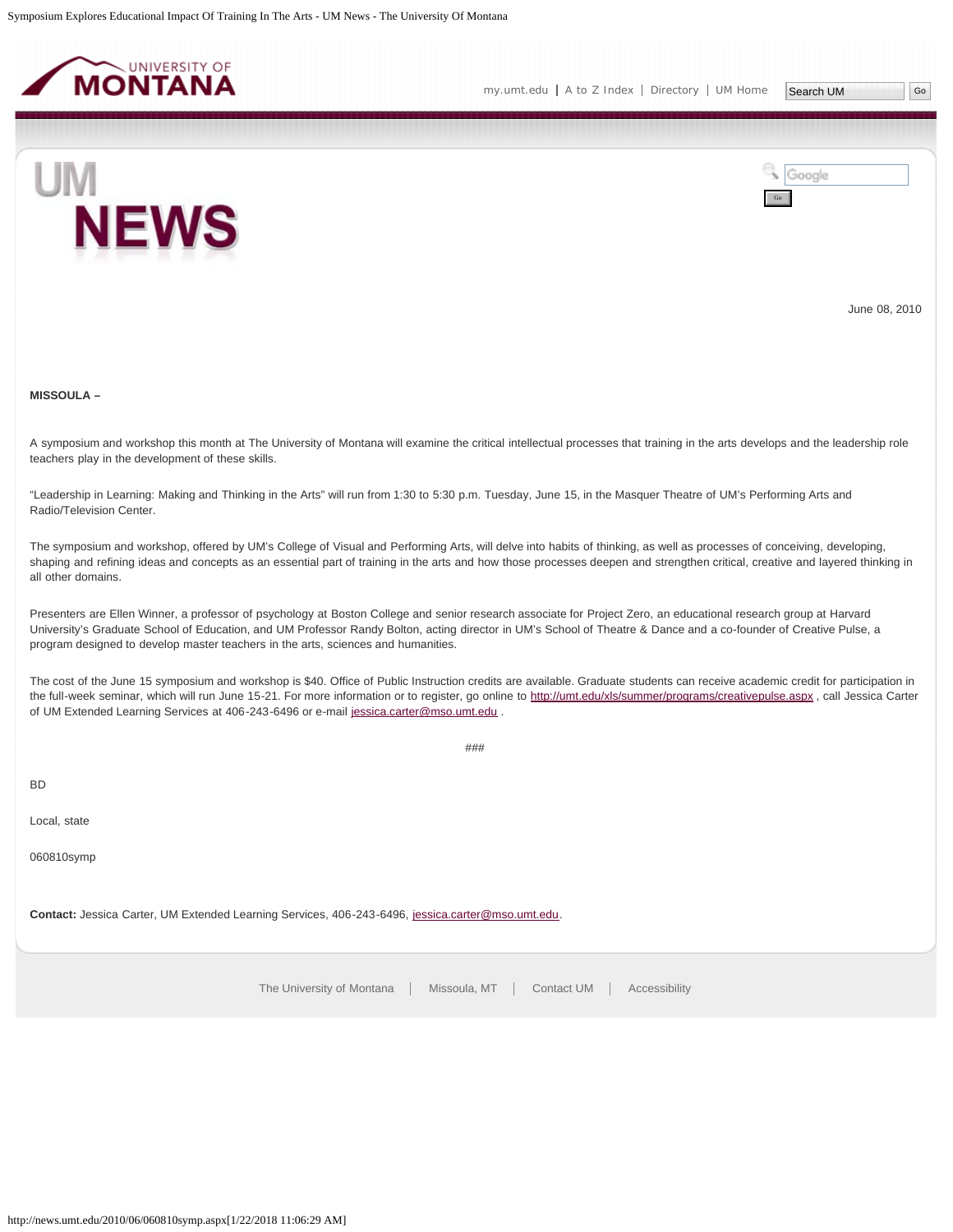<span id="page-36-0"></span>



June 07, 2010

# **MISSOULA –**

The National Center for Landscape Fire Analysis at The University of Montana was approved as an official Montana University System center at the May 28 Board of Regents meeting in Havre.

The approval formally establishes the center to provide research, service, education, training, and technology and application development to help active, on-the-ground natural resource managers make more effective and safe fire and land management decisions. The center designation gives UM regional stature as an innovative hub of wildland fire research, application development, outreach and education.

"It formalizes our commitment to the University, to the region and to fire and land management," said center Director Lloyd Queen.

In 2001 the Montana congressional delegation saw the need for a university-based fire research program to complement fire research conducted at federal agencies. The National Center for Landscape Fire Analysis was formed as a program in UM's College of Forestry and Conservation to develop a research relationship between the University and the U.S. Forest Service Rocky Mountain Research Station.

Since 2001, the center has built a program of research and education in the areas of remote sensing, geospatial data management and information technology.

In 2008 the National Center for Landscape Fire Analysis entered into a new, long-term partnership with the University of Idaho and the U.S. Forest Service Rocky Mountain Research Station. The Wildland Fire Science Partnership provides base funding for the center and positions the center as a significant contributor to national fire research.

###

Visit [http://firecenter.umt.edu](http://firecenter.umt.edu/) for more information about the center.

LS/bd

Local, state

060710fire

**Contact:** Leana Schelvan, UM National Center for Landscape Fire Analysis, 406-243-6777, [leana.schelvan@firecenter.umt.edu.](mailto:leana.schelvan@firecenter.umt.edu)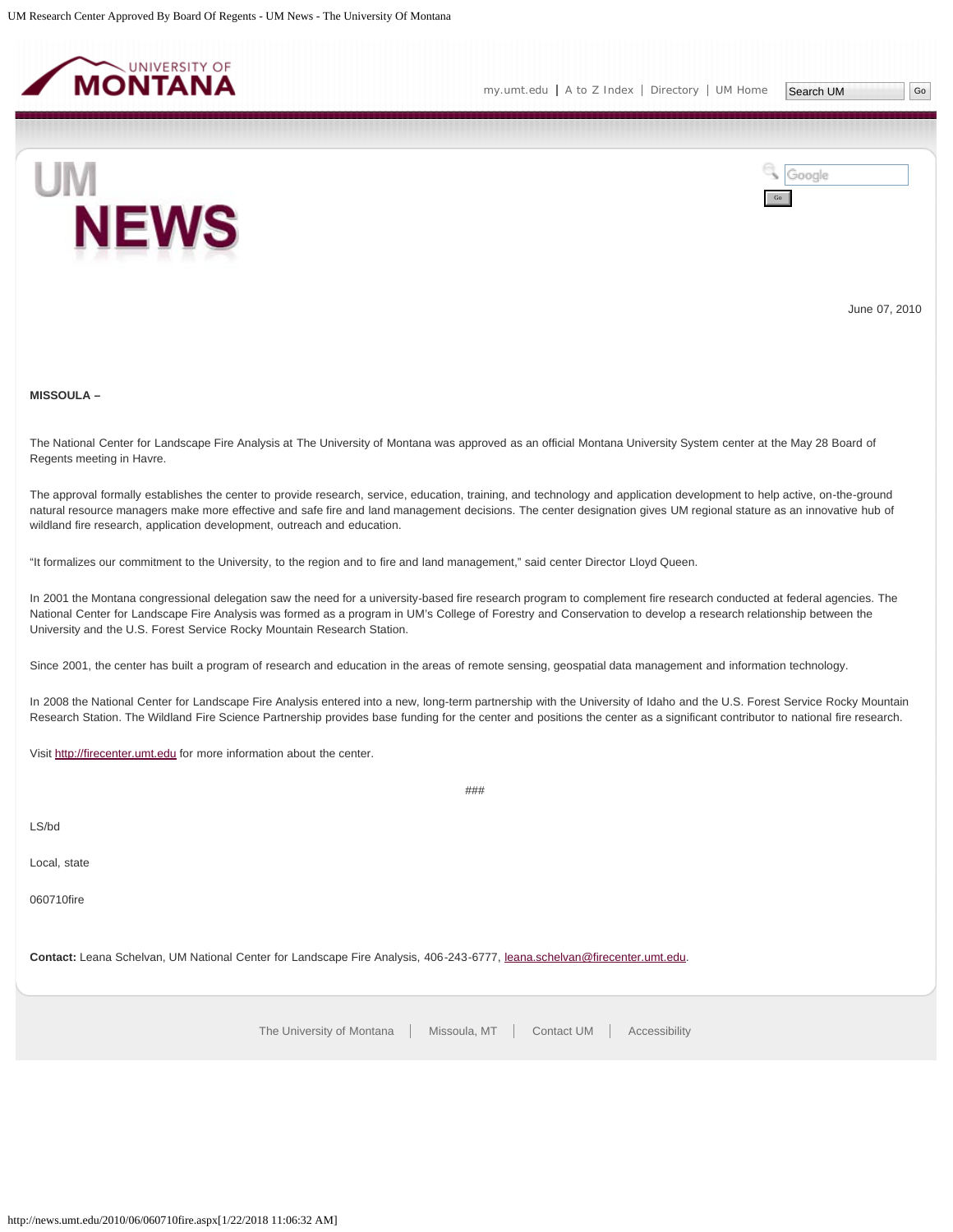<span id="page-37-0"></span>



June 07, 2010

# **MISSOULA –**

Nine of the 12 intercollegiate athletic teams at The University of Montana posted cumulative grade-point averages above 3.0 spring semester, and the students achieved a higher cumulative GPA than UM's undergraduate population.

The 286 UM student-athletes registered spring semester posted a team cumulative GPA of 3.06. On average, student-athletes completed more than 13 credits, and 168 of the athletes earned a 3.0 GPA or better.

The women's cross-country and women's track teams led the way with a 3.27 cumulative GPA. Women's basketball, cross-country, golf, soccer and volleyball teams and the men's cross-country team all earned GPAs above 3.2 spring semester.

Eleven UM student-athletes earned a 4.0 GPA, and 64 made the Dean's List. To qualify for the Dean's List, students must earn a semester GPA of 3.5 or higher and receive grades of A or B in at least 9 credits.

"We had a great semester in the classroom this term," said Jean Gee, senior associate athletic director. "I applaud, of course, the student-athletes for placing a priority on their academics. I also appreciate the coaches for recruiting quality students and supporting their academic endeavors. Finally, I give all the credit to Darr Tucknott and Jen Zellmer-Cuaresma in the Athletic Academic Services office for guiding the student-athletes in their academic pursuits."

###

BD

Local, state

060710athl

**Contact:** Jean Gee, senior associate athletic director, UM Intercollegiate Athletics, 406-243-5370, [jean.gee@umontana.edu](mailto:jean.gee@umontana.edu).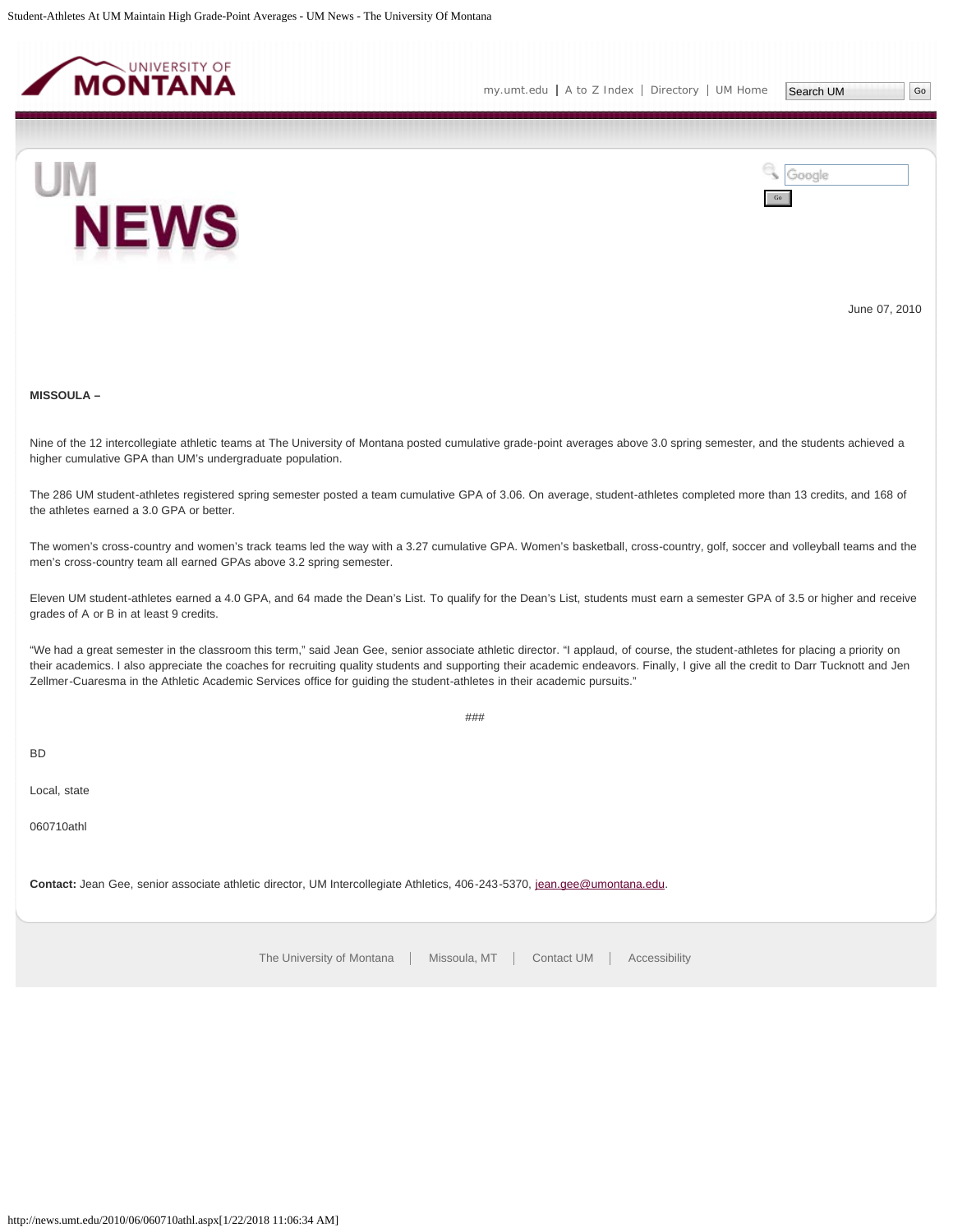<span id="page-38-0"></span>

**NEWS** 



June 07, 2010

**MISSOULA –**

UM

Irish music phenomenon Celtic Woman will take the stage at The University of Montana's Adams Center at 7:30 p.m. Monday, Aug. 23, for the second U.S. leg of their "Songs from the Heart" tour.

Tickets for the performance will go on sale Monday, June 7, at all GrizTix outlets by calling 406-243-4051 or 888-MONTANA or online at [http://www.griztix.com](http://www.griztix.com/). They cost \$60 and \$35, plus venue and ticket fees.

Because of overwhelming demand, Celtic Woman continues to delight live audiences with its extended concert tour across North America. The tour supports their fifth charttopping CD/DVD, "Songs from the Heart."

Formed in 2005, Celtic Woman consists of vivacious, versatile and charismatic Irish women. The extended tour will feature vocalists Chloë Agnew, Lynn Hilary and Lisa Kelly and fiddler Máiréad Nesbitt, whose diverse musical abilities and vivid personalities combine to create an enchanting blend of timeless tradition and contemporary craft.

In just five short years, this unique all-female ensemble continues to have mainstream success without the aid of traditional sales drivers such as radio or video airplay. No other group of this particular adult contemporary genre can claim 5 million albums sold, two Top 10 album debuts on the Billboard Top 200, three gold and platinum albums, four Top 5 releases on the Billboard Top Video chart and 1 million concert tickets sold. They have succeeded by connecting directly to fans via their public television specials, their frequent touring and then having those fans share the experience with friends and family.

Celtic Woman recently performed at the National Christmas Tree Lighting in Washington, D.C., and on ABC's "Dancing with the Stars," singing for millions of viewers, while their PBS TV specials have dominated the broadcast airwaves over the past five years.

###

For more information, visit [http://www.celticwoman.com.](http://www.celticwoman.com/)

MH/bd

Local, state

060310celt

**Contact:** Lucas Conder, director, UM Productions, 406-243-4981, [director@umproductions.org.](mailto:director@umproductions.org)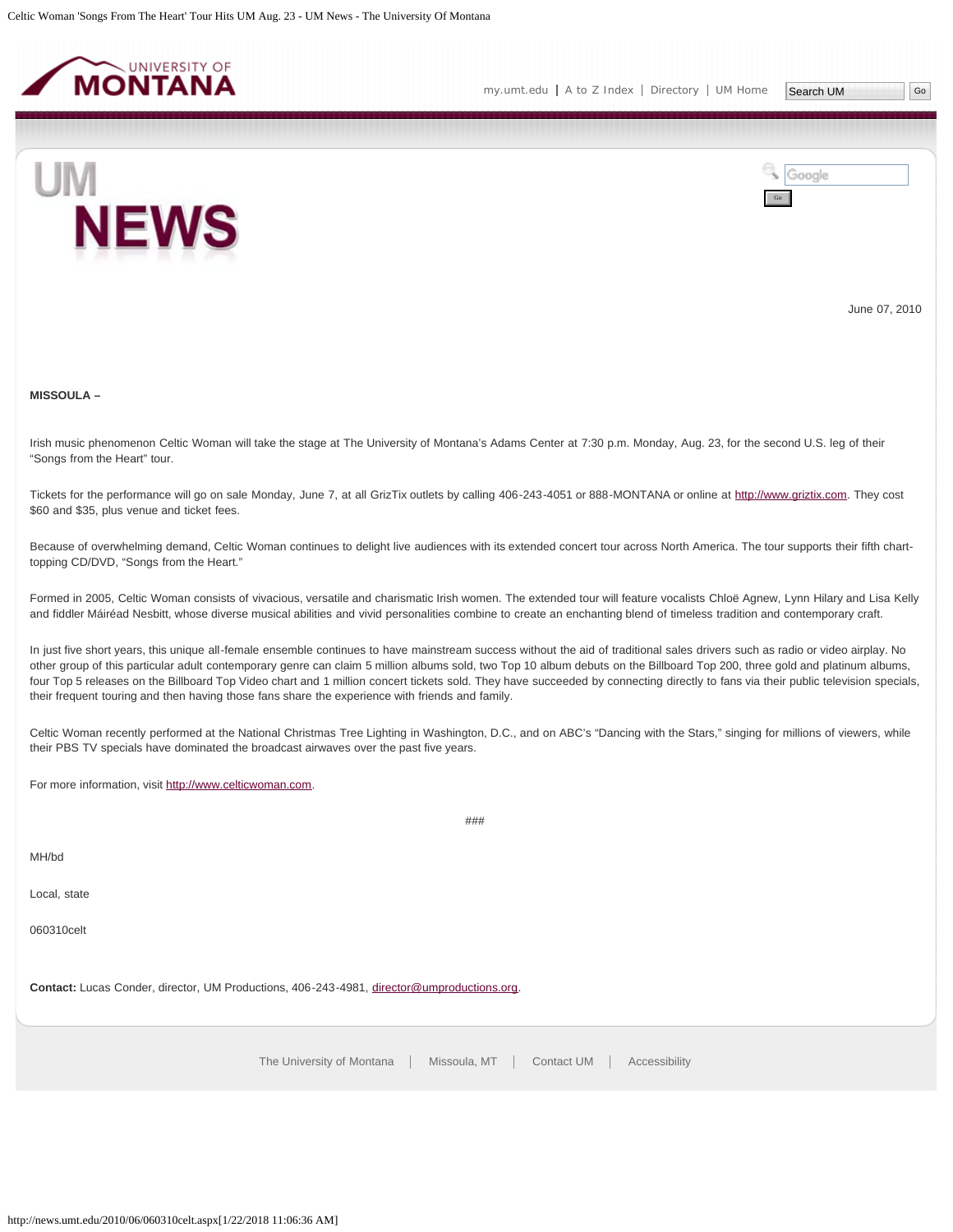<span id="page-39-0"></span>



June 03, 2010

# **MISSOULA –**

The University of Montana will show a live webcast of the World Innovation Forum 2010, which convenes Tuesday and Wednesday, June 8-9, in New York City.

The conference will feature presentations from several of today's innovation leaders on issues such as marketing and Web 2.0, social media, technology, education, green strategies and health care.

The event will air via webcast live in University Center Room 330 and is open to all University staff and faculty members. Seating is limited.

The conference schedule is:

# **Tuesday, June 8:**

- 9-9:45 a.m.: Michael Howe presents "The Customer Is the Driver."
- 1:15-2 p.m.: Andreas Weigend presents "Marketing and Web 2.0."
- 3-4 p.m.: Biz Stone presents "Social Networking."

#### **Wednesday, June 9:**

- 9-9:30 a.m.: Brian Shawn Cohen presents "Next Wave of Technology Innovation."
- 9:30-10:30 a.m.: Wendy Kopp presents "Realizing Educational Opportunities for All."
- Noon-12:45 p.m.: Ursula Burns presents "A Conversation With the CEO of Xerox."
- 12:45-1:30 p.m.: Joel Makower presents "Strategies for the Green Economy."
- 1:30-2 p.m.: Jeffrey Hollender presents "Building a Better World."
- 2:30-4 p.m.: Robert Brunner presents "Innovation & Design."

For more information on the conference or the speakers, visit the World Innovation Forum 2010 website at<http://us.hsmglobal.com/contenidos/wifhome2010.html>.

###

JS

Local

060310inno

**Contact:** Gordy Pace, director of IT Communications, UM Information Technology, 406-243-2371, [gordy.pace@umontana.edu](mailto:gordy.pace@umontana.edu).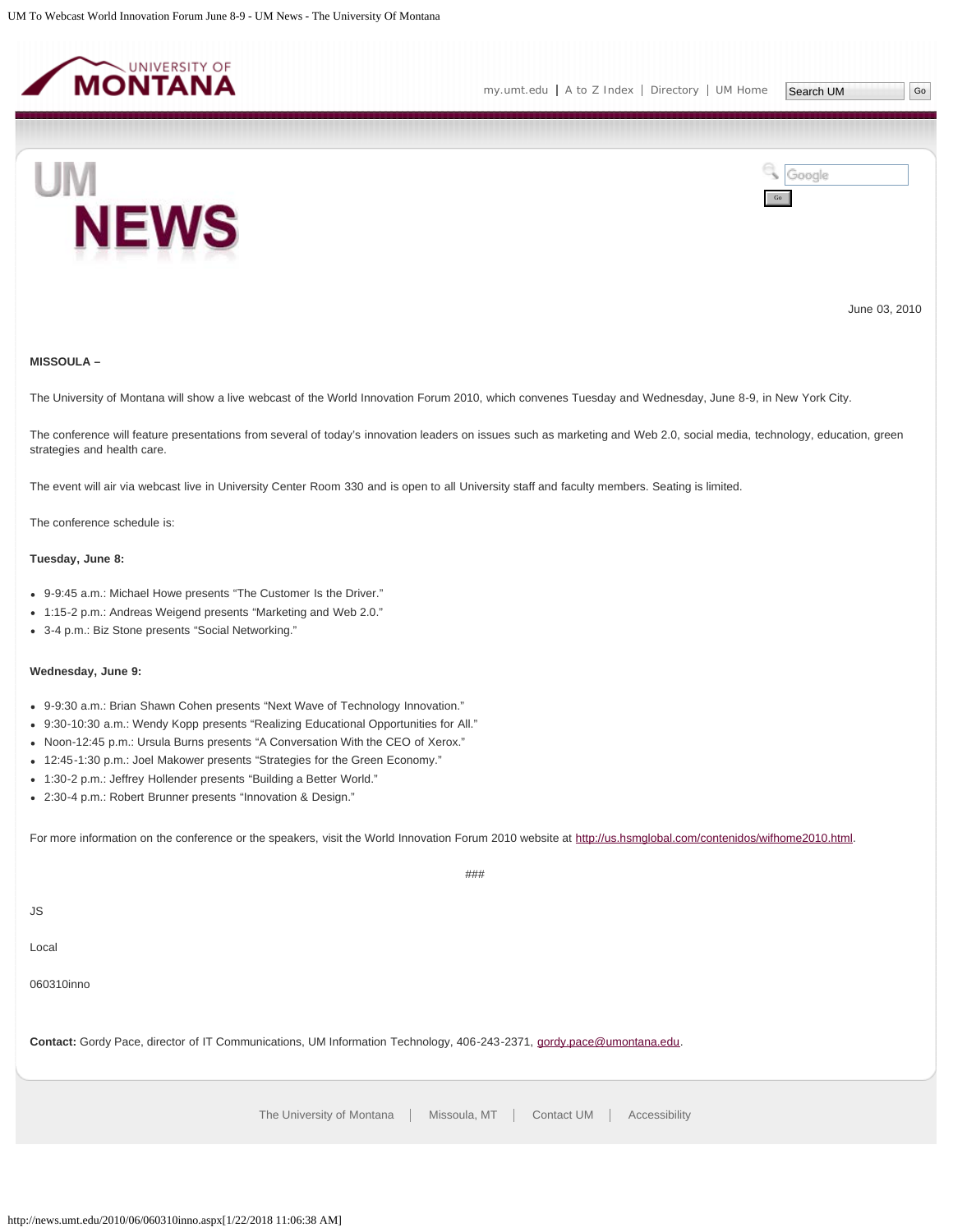<span id="page-40-0"></span>



June 03, 2010

### **MISSOULA –**

Cheryl Gagne, an internationally recognized expert on the role of peer support in mental health treatment, will speak at The University of Montana on Thursday, June 17.

Gagne will present "Peer Support and Mental Health: Where We've Been, Where We Are, and Where We're Going" from 1 to 2:30 p.m. in University Center Room 332.

The presentation is hosted by the Rural Institute at UM and is free and open to the public.

Gagne is a research and training associate at Boston University's Center for Psychiatric Rehabilitation. She has worked in various roles in the field of mental health and addiction services for more than 25 years. Her special areas of interest are developing peer support workers, increasing social inclusion of people diagnosed with mental illnesses, and integrating health and wellness into mental health and addiction services.

Gagne trains and consults with mental health treatment and rehabilitation programs in the U.S., Europe, Asia and Australia to help them strengthen their rehabilitation and recovery orientation. She has collaborated with UM's Rural Institute to develop curriculum that trains people to provide peer support for those with physical and sensory impairments who also have mental health issues such as anxiety or depression.

The Rural Institute at UM is part of the national network of programs funded by the Federal Administration on Developmental Disabilities. The institute is committed to increasing and supporting the independence, productivity and inclusion of persons with disabilities in the community.

For more information, call Rural Institute Research Associate Bob Liston at 406-243-5862 or e-mail [liston@ruralinstitute.umt.edu](mailto:liston@ruralinstitute.umt.edu).

###

BD

Local, specialized western

060310peer

Contact: Bob Liston, UM Rural Institute research associate, 406-243-5862, [liston@ruralinstitute.umt.edu](mailto:liston@ruralinstitute.umt.edu).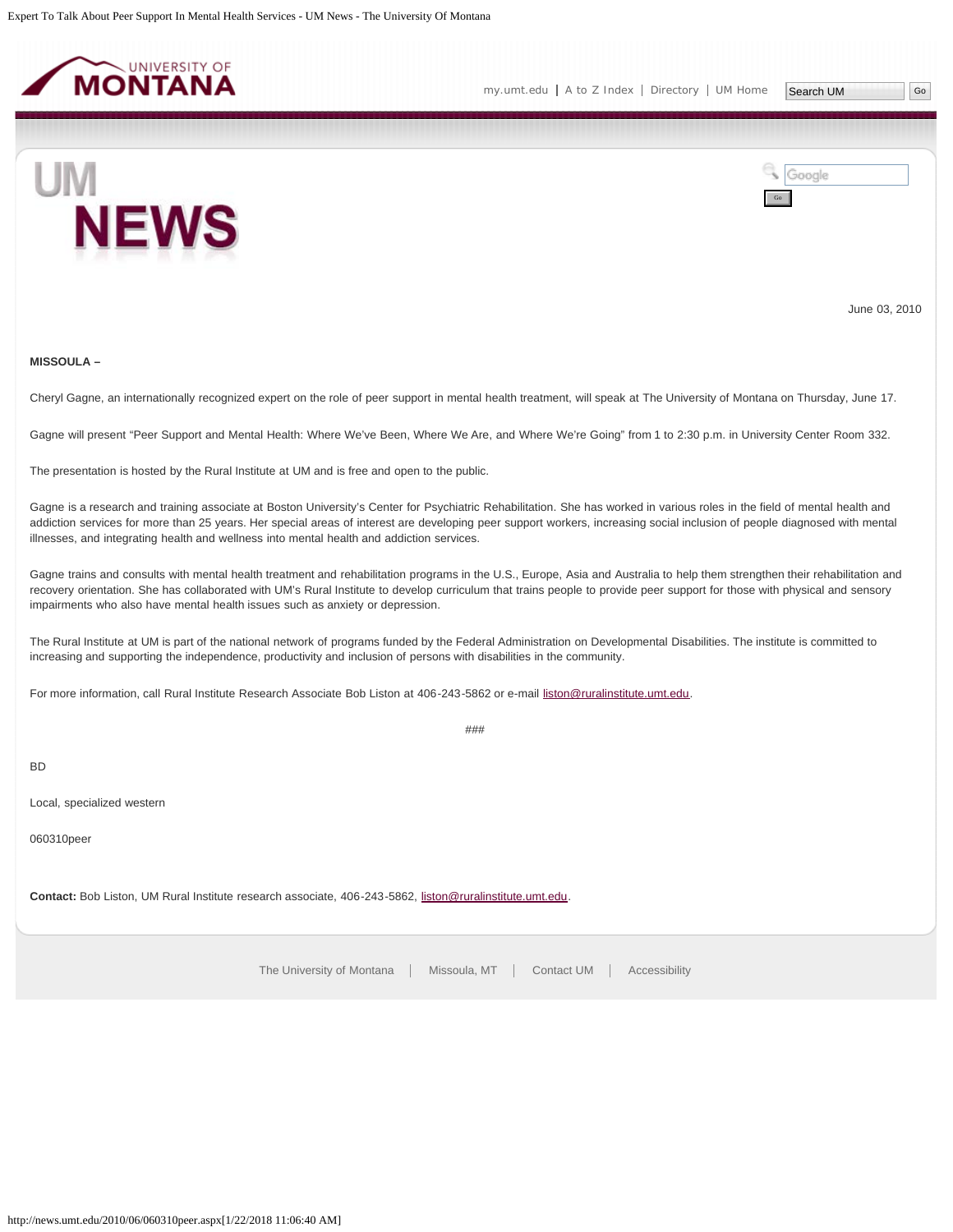<span id="page-41-0"></span>



June 02, 2010

#### **MISSOULA –**

Ryan Stevens, a 2010 University of Montana graduate who worked for University Dining Services at UM, was recently selected as the National Association of College and University Food Services Student Employee of the Year.

Founded in 1958, NACUFS is a trade association for food service professionals at more than 600 institutions of higher education in North America and abroad. The award is given annually to an outstanding food service student employee at a NACUFS member institution.

"As the saying goes, 'When you're hot, you're hot,' and Ryan Stevens is just that," said UDS Marketing Director Jerry O'Malley.

The NACUFS award follows a string of accolades Stevens has garnered this year. His exceptional work was acknowledged with Student Employee of the Year awards from UM, the state of Montana and the Northwest region. He then was honored with the National Student Employment Association's National Student Employee of the Year Award, which was presented by UM President George M. Dennison at an April 13 ceremony.

Stevens completed major projects at UDS that ranged from developing online data forms to overhauling financial-management and budget-planning systems.

"What makes Ryan's prolific contributions so unique is, not only the importance of his projects to our organization, but that his contributions will serve us many years past his graduation," said UDS Director Mark LoParco.

Stevens, who majored in history at UM, has accepted a position with defense and aerospace corporation Northrop-Grumman.

"While he will be deeply missed at the University," O'Malley said, "we could not be happier to see him advance in such an impressive manner."

###

JO/bd

Local, state

060110ryan

**Contact:** Jerry O'Malley, director of marketing, University Dining Services, 406-243-6433, [jerry.omalley@mso.umt.edu](mailto:jerry.omalley@mso.umt.edu).